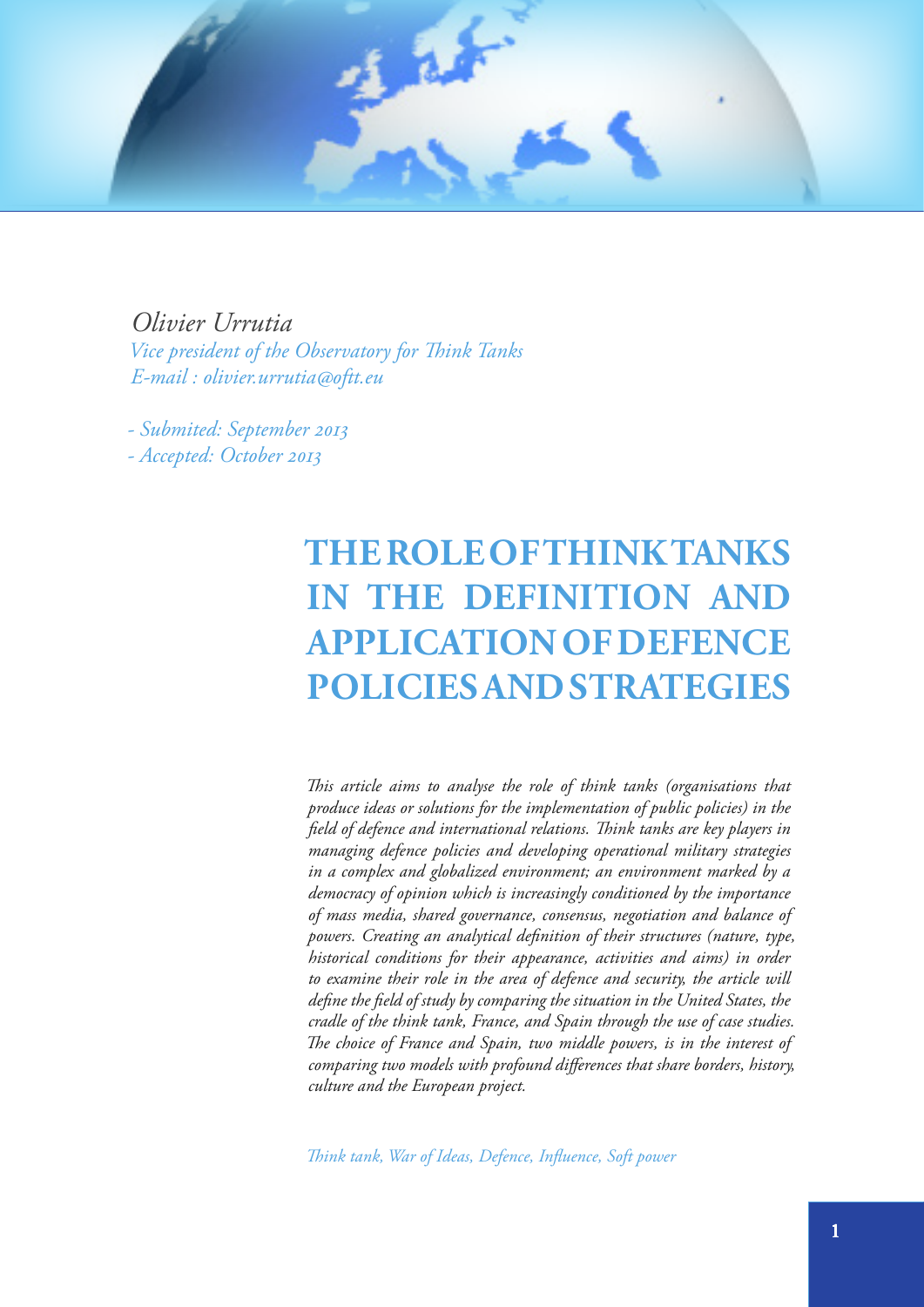## **THE ROLE OF THINK TANKS IN THE DEFINITION AND APPLICATION OF DEFENCE POLICIES AND STRATEGIES**

## **1: INTRODUCTION**

I n a globalised world faced with increasingly complex relations and interactions, a world that generates an environment of risks and opportunities, the model of the Nation-State has changed and political governance has opened the door to other socio-political players. Think tanks – just like lobby groups, NGOs, public relations agencies, multinationals or transnational institutions – are being launched, at an exponential rate and with great authority, into the debate on and design of public policies in all areas: health, education, culture, law, economics, security, defence, environment, natural resources, energy and international relations. Think tanks influence national and international decision-making and are an additional resource for the political management of states.

The combination of a context of different threats (terrorism, urban guerrillas, cyber wars, multiple trafficking, industrial espionage, knowledge wars, economic wars etc.) together with the economic crisis that has swept the globe since 2007, has led to a rethinking of the classic model of defence and security policies and of their economic management. Against this backdrop, new information and communications technologies (NICT) have revolutionised the traditional paradigm of the vertical construction of society: state – institutions – media – population. Instead, a step has been taken towards a more grid-like structuring of the world.<sup>1</sup> The transformation process in the management of a state towards a more collaborative approach is a key point when facing up to these threats. The crisis has brought into question the governance model and the nature of the different uses of public or private expertise, essential when defining, evaluating, implementing or communicating appropriate global strategies. Think tanks are gaining importance as private expertise resources that influence national and international policies and public opinion, creating a space for dialogue between governments and civil society, and playing a role as mediator. We will look at how the intellectual diplomacy process is developing through the presence of think tanks in the most representative geographical areas as regards centres of political and legislative power – mainly Brussels and New York.

<sup>1</sup> CASTELLS, Manuel. La galaxie Internet, Paris : Fayard, 2002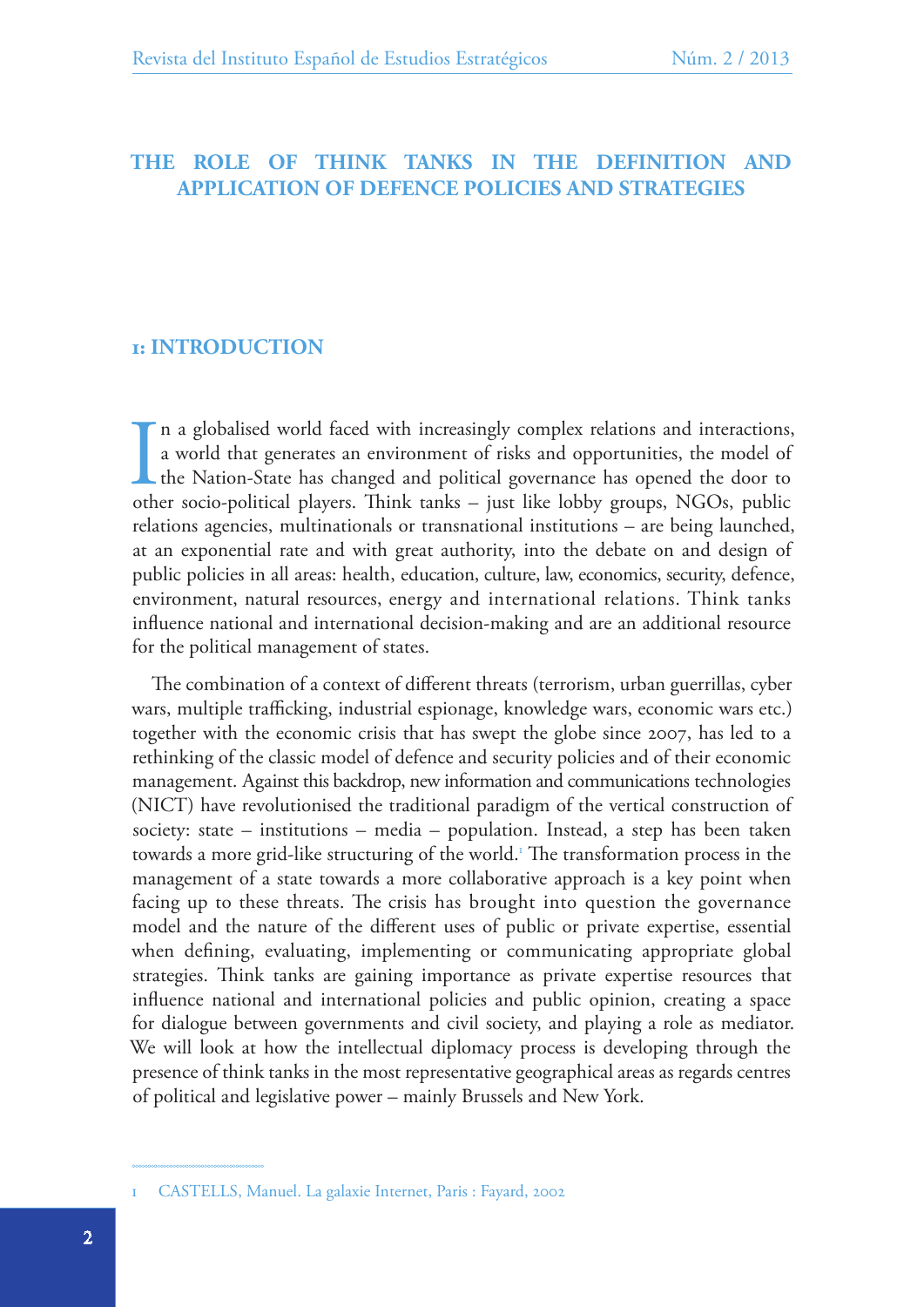What is a think tank? What do they do and what is their aim? How have they developed and evolved? What types of think tanks exist? What is their impact? What is their role in defining and applying defence strategies? This chapter will aim to answer these questions and to undertake an analysis of think tanks, particularly in the area of defence policies and international relations. Think tanks emerge from civil society and are involved in the debate on public policies. Against this main backdrop, questions arise on the pairing of think tanks and defence. These questions allow us to understand to what extent organic links exist between the two. Bearing in mind the different aspects of the relationship between think tanks and defence – historical, semiotic, strategic –, the idea is to define different guiding principles as regards the capacity of think tanks to influence the diplomatic activities of states, their legitimacy to intervene forcibly and their vision on the debate on defence spending in the United States, France and Spain.

The relationship between think tanks and defence reveals a symbiotic history that could go a long way towards explaining their interdependency. Underestimating or ignoring the historical and cultural dimension of the think tank phenomenon would mean reducing them to a simple symptom of the Americanisation of the world or to a mere fad, leading to the risk of misunderstanding the new paradigm of power management. In this way, recognising and studying the ecosystem of think tanks, their conditions and their *modus operandi* allows us to understand the role that these organisations play in managing and implementing public policies, particularly international relations and defence policies.

This article does not aim to judge the relevance of the existence of think tanks, nor does it intend to give an opinion on their activities and contents. Rather, it focuses on presenting the state of the subject through factual elements and sources from expert authors in the field, allowing the reader to interpret what has been presented. Think tanks are not the solution to a defined challenge, nor are they the only response to a state's needs; but they *are* an additional tool, both different and complimentary, in the technical and strategic range of tools a state has at its disposal. A detailed description of the subject and its mechanisms is the key to better understanding power games in today's society.

# **I. DEFINITIONS AND CONCEPTS**

#### **What is a think tank?**

It is very difficult to give a precise and comprehensive definition of a *think tank*, as a think tank is characterised by being a shifting object, idiosyncratic in finding its own form within its environment (cultural, political, economic and historical) and to a certain degree subjective due to the lack of qualifying criteria at the academic level.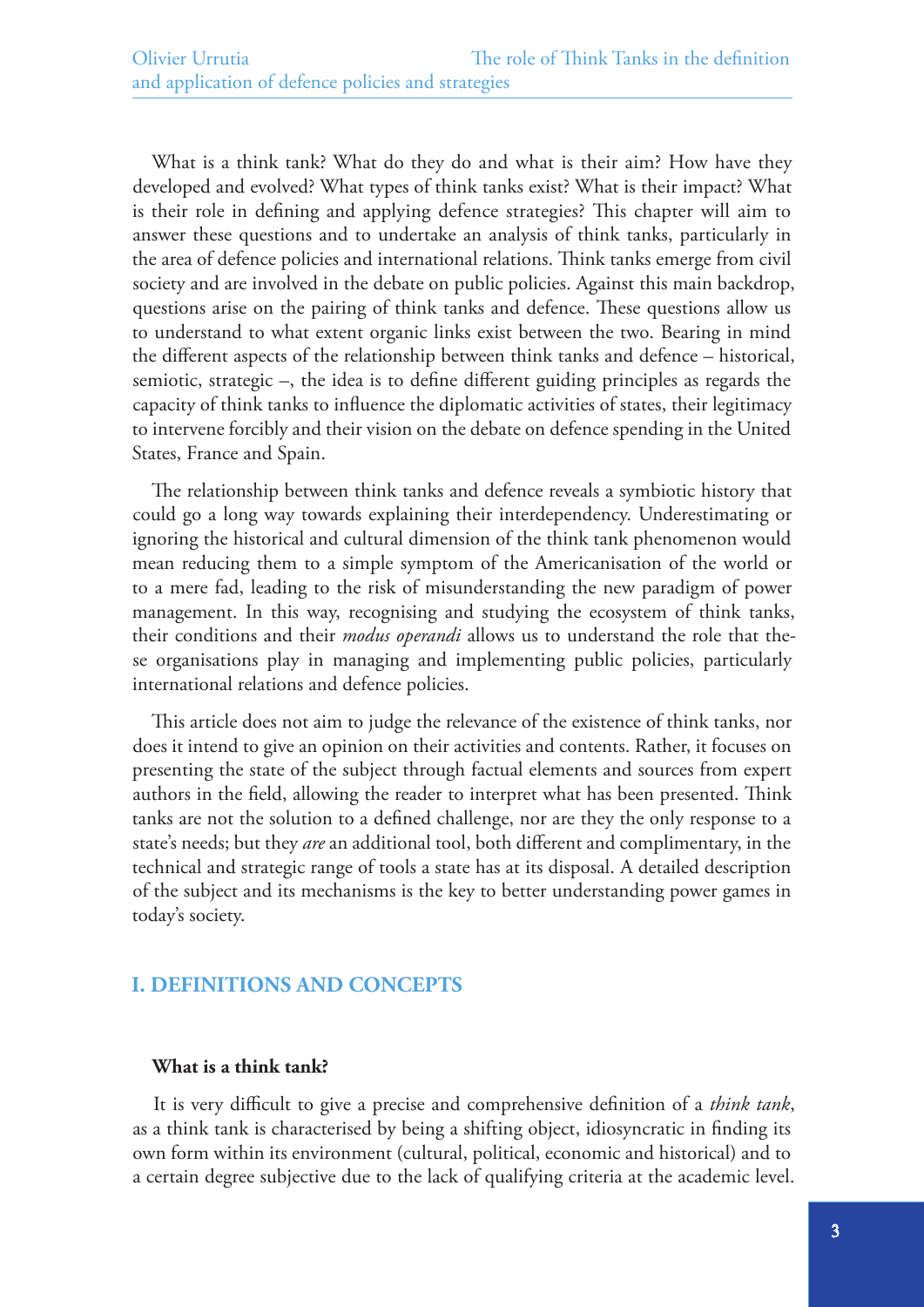Experts themselves are unable to agree on a definition as there are differences from country to country. Think tanks vary enormously in size, in the resources they have available to them, in their areas of research, in their legal structure and in their management models. Many works defining think tanks were published in the 90s; among them, works by certain North American pioneers such as James McGann, Ken Weaver and Donald Abelson. These authors identified the following criteria for the definition of a think tank:

- An independent organisation. The level of independence is determined by its statutes and financing sources (private or public/private and mixed) or its direct links with state powers (active politicians who occupy a position in the organisation).
- Dedication to general interest.
- A permanent work team focusing on research.
- The production of innovative proposals and prospective public policies, with the aim of participating in the debate.
- A non-profit organisation.
- An organisation that has its own freely-accessible communication resources (website, blogs, publications, conferences etc.) in order to disseminate information to as broad an audience as possible.

Due to the non-fulfilment of some of these criteria, NGOs, philanthropic foundations, platforms of political parties or political figures, and lobby groups are excluded. As explained by Thomas Medvetz, think tanks face an eternal cycle of the double movement of rapprochement and withdrawal, which allows them to obtain the balance they need for their legitimacy. While withdrawal tends to differentiate think tanks from the institutions closest to them (or to distance them from those who finance them) and thus affirm their independence, rapprochement, on the other hand, re-establishes a dependency with regard to these institutions so that the think tank can enjoy the symbolic and material resources they have to offer. This balance allows the existence of academic, political and business ties, and each link ensures the legitimacy that then guarantees independence in relation to other institutions. The positioning of think tanks in the field of expert opinion on public policies can be summarised as follows: a think tank is more academic than a lobby, more business-like than a university, and more political than a business.<sup>2</sup> As a differentiating criterion, it can be said that a think tank organizes research tasks, anticipating actions from the side of lobby groups. Think tanks use bi-directional communication, mixing influence with informative

<sup>2</sup> MEDVETZ, Thomas, Terra Obscura: Vers une théorie des *think tanks* américains, in Yann Bérard, Renaud Crespin, *Aux Frontières de L'expertise : Dialogues entre Savoirs et Pouvoirs*, Rennes, Presses Universitaires de Rennes, 2010, Chapter 11, p. 157. Also available under: [http://sociology.ucsd.edu/](http://sociology.ucsd.edu/faculty/bio/documents/Medvetz.10.Terra.pdf) [faculty/bio/documents/Medvetz.10.Terra.pdf](http://sociology.ucsd.edu/faculty/bio/documents/Medvetz.10.Terra.pdf) p. 8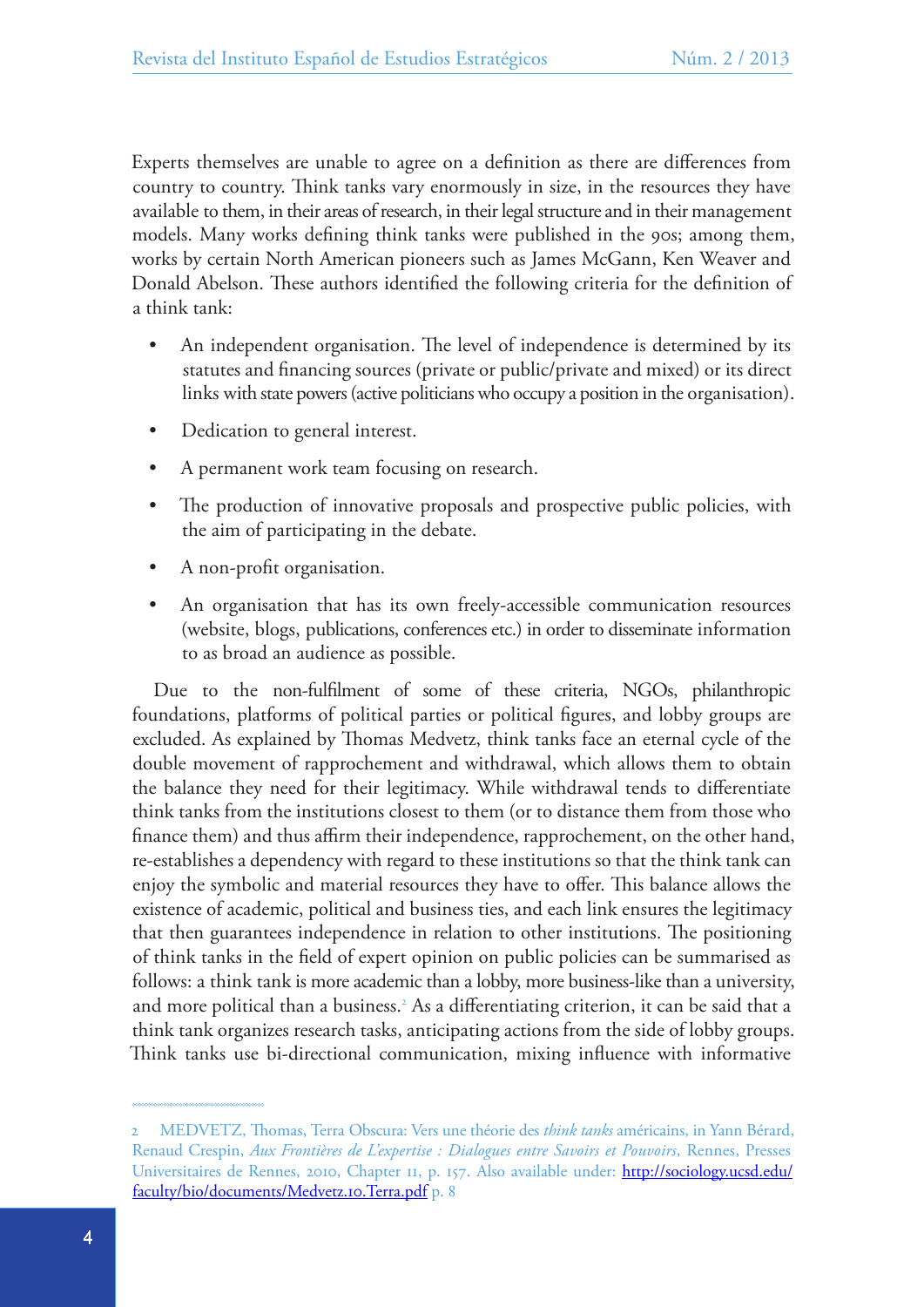education. Most think tanks use an associative structure, with the *sine qua non* condition of preserving general interest.

However, the notion of independence from political, administrative and economic powers that allows for the identification of a think tank has to be put into perspective. First of all because it excludes bodies which are part of an administrative apparatus with the ability to give statutory guarantees and independence policies – guarantees and policies that are more effective than private think tanks with exclusively private sources of financing and that therefore depend on the interests of their clients and donors. And secondly, because the notion of independence is a requirement that is much characterised by the history and culture of the United States. The debate in Europe on material independence encompasses part of the public scepticism on the credibility of think tanks.

In this regard, the essential prerequisite is to influence the political agenda, decision-making and public opinion.3 The production of ideas, as well as the ability to influence, are inherent characteristics of think tanks.

## **Military tropism**

This paragraph will take a semiotic approach to present correlations between semantic elements and operative aspects of think tanks, thus making the link between meaning and significance more effective.4 There is an analogy between the physical war in its military acceptance and the war of ideas in which intellectual players are involved. We also emphasise the capacity for pragmatic adaptation from the side of the think tank to its environment, plunged into a fierce competition – which constitutes a reserve of intelligence of strategic value. In the final part of this paper we will look in greater depth at the key factor of influence inherent in this type of structure, in order to ensure continuity in the research on think tanks as intelligent objects.

#### A semiotic path

In this paragraph it is useful to underline the importance of semantics. The vocabulary related to the ecosystem of think tanks is, to a large extent, American English - showing its leadership and command in the construction and subsequent development of the subject. Although it is possible to translate most terms into Spanish, we frequently prefer to use the original form in English, defending, in this case, the claim which attaches symbolic and practical meaning to semantics.

Starting from the basic definition of the subject, the terminology reveals a DNA

<sup>3</sup> ABELSON, Donald, *A Capitol Idea: Think Tanks and US Foreign Policy*, McGill-Queen's University Press, 2006

<sup>4</sup> DE SAUSSURE, Ferdinand, *Cours de linguistique Générale*, Wiesbaden, Harrassowitz, 2, 1968, p. 272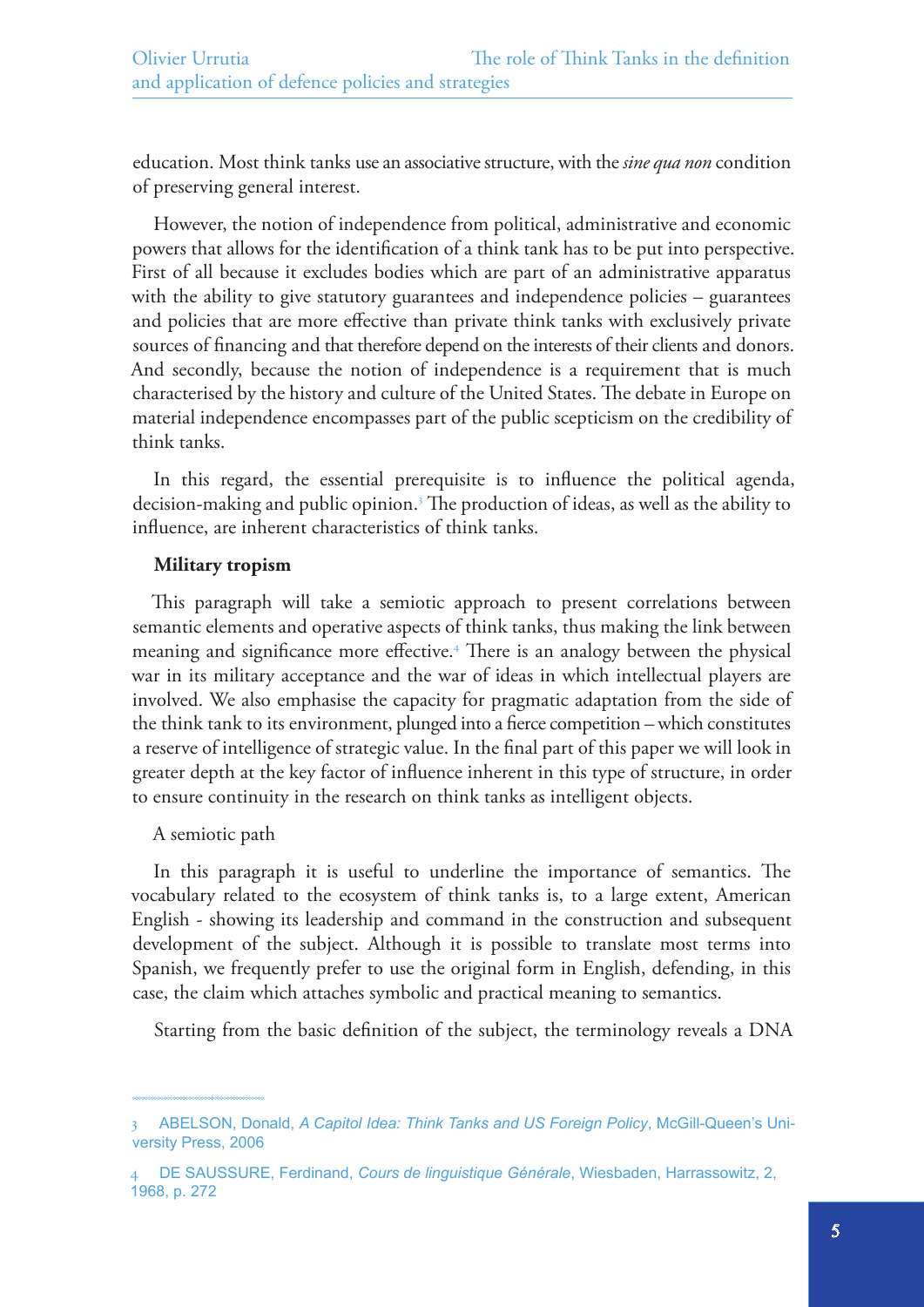with military shading. The expression *think tank* already existed at the end of the 19th century in English, however its meaning as an organisation dedicated to reflection is dated at 1959, according to the *Oxford English Dictionary*. The meaning really spread as of the period of the Second World War with the development of military and strategic planning organisations, with the *Rand Corporation* as the flagship.5 The original meaning of *tank* was that of a container, until it was extended to mean a combat vehicle, a silo (missile launcher), or a nuclear warhead. So the origin of the term *think tank* referring to organisations dedicated to reflection, research and promotion of proposals and solutions for public policies can be found in the military field. During the Second World War the term *war room* was used as a clear reference to issues linked to security and defence: a closed and protected space where civilian and military experts would meet to draw up strategies and find solutions to issues of defence and security or of international relations. There was then a semantic derivation of *war room* to the meaning of intelligence reserves.

Likewise, all of the organisational semantics have a clear American basis and imitate military vocabulary, underlining the existing organic ties. The director of the structure is the *strategist* or the *Chief Officer*, the head office the *Headquarters*, the organisational chart the *Organization and Divisions*, the research departments the *Research Unit Management*. The context itself in which think tanks function has a military undertone – this context being defined as the *war of ideas.* Here, the intellectual space is the battle field. The traditional tools of think tanks – social networks, media, publications, events – could be defined by analogy as their weapons.

Thus, initially the military tropism, and subsequently the political tropism, of think tank vocabulary can be explained through successive historical contexts. We feel that the agreed translation in Spanish of *war of ideas* (*laboratorio de ideas – laboratory of ideas*) falls short and is misleading as regards the overall activities of think tanks, and "betrays" their essence: it is not just a case of experimenting and researching, but also of creating an efficient tool based on the strategy available to political decision-makers. Think tanks are organised around two interrelated axes: investigation/reflection on the one hand, and influence/impact on the other. Think tank terminology expanded to research centres on public policies due to the similarities between their *modus operandi*  and those of military planning institutes.

#### **Information versus Knowledge**

Think tanks are a leading strategic tool for the management of knowledge. In a globalised framework characterised by new information and communication technologies (NICT), there is an overload of damaging information that can lead to an incorrect understanding of events and subsequent treatment by political, economic

<sup>5</sup> MEDVETZ, Thomas, *Think tanks in America*, Chicago and London: The University of Chicago Press, 2012, p.70-75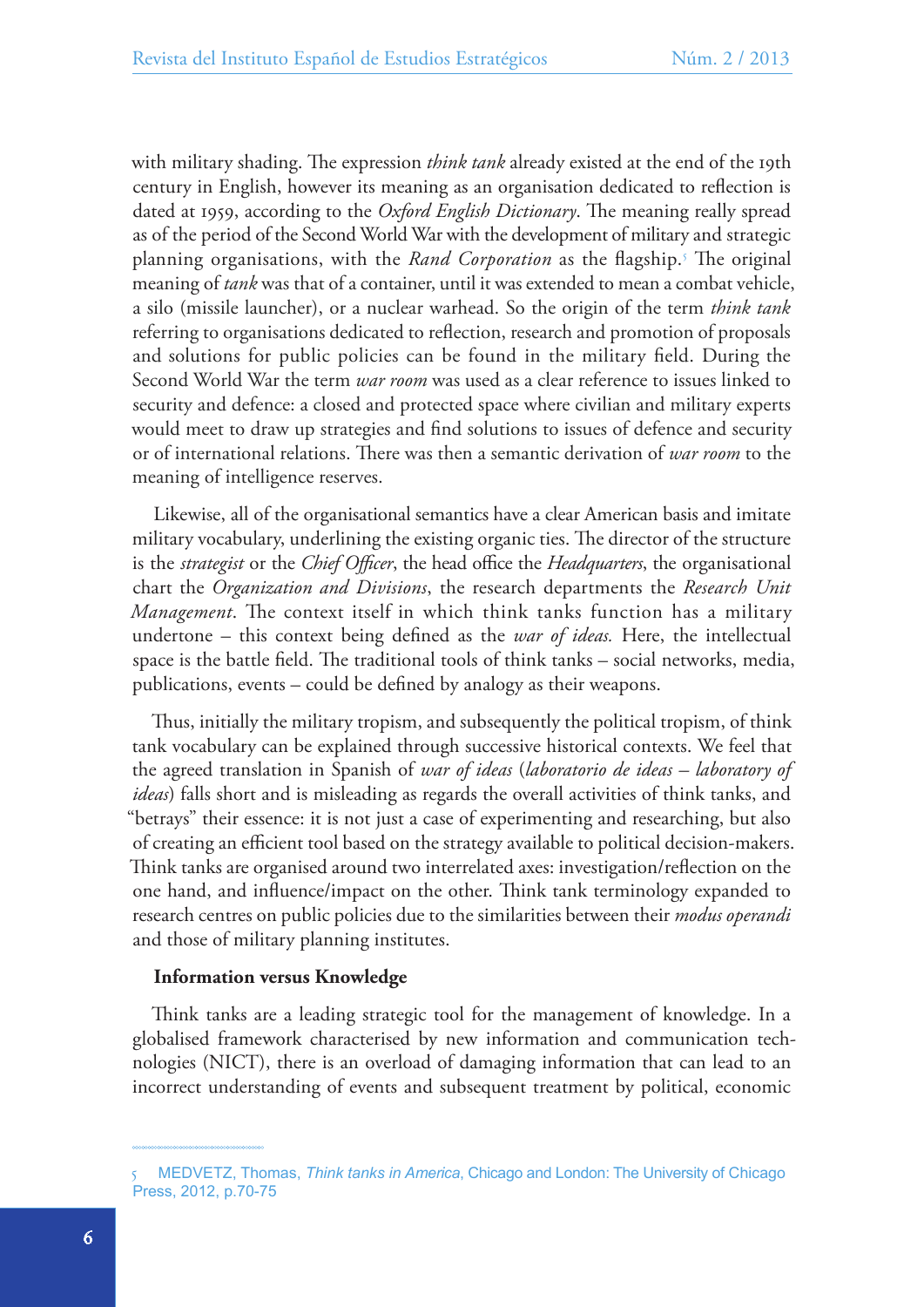and military leaders. The exponential expansion of changing information requires keys for interpretation in order to ensure reactive and accurate decision-making. Think tanks, as hybrid organisations, are founded on the management of information and knowledge, drawing on the processes of *knowledge management* and on expert researchers. The *continuum* data – information – knowledge – strategy, is part of a medium or long term cycle and needs methods for the management of available and appropriate resources. Thanks to their many years of experience, their vast resources and their smooth relations with the state and the army, American think tanks – and particularly those that deal with defence, security and international relations –, carry out the task of tracking the information galaxy, suggesting solutions. Knowledge is the result of the link between information and its interpretation through the framework of references (experience, beliefs, theories, models, culture) by the researcher or the think tank that is organising and giving meaning to the set of data. Think tanks favour the communication-participation dimension, from which arises intelligence – a mix of understanding and knowledge. *Rand Corporation* is the gold standard among think tanks as far as terminology and ontology are concerned, making use of a recursive methodology: information, organisation, communication.

The benefit that the existence of a think tank can bring to a state, company or army lies in the possibility of obtaining supplies of information, knowledge and innovation. Research work is focused on three time dimensions: past, present and future; "knowledge to foresee in order to be able".<sup>6</sup> Knowledge is not required to be true, fair or attractive, but to be effective. The triptych vigilance, research and formulation in the strategic intelligence process<sup>7</sup> allows for adjustments of the present to the future, based on the knowledge of past events. Think tanks, due to their very nature, are oriented towards the future. Their research activities are firmly placed between foresight and strategy. The relevance, both of their analyses and their proposals, can be seen as lying in their ability to understand the present from the perspective of the past, in order to produce foresight:

"Proactive intelligence aims to act in, or model, reality to avoid risks and threats from arising".<sup>8</sup>

<sup>6</sup> COMTE, Auguste, *Cours de Philosophie Positive*, 1830-1842

<sup>7</sup> See the definition on the Portail de l'Intelligence Economique, Centre national de ressources et d'information sur l'intelligence économique et stratégique, [http://www.portail-ie.fr/article/572/Les](http://www.portail-ie.fr/article/572/Les-definitions-de-l-intelligence-economique)[definitions-de-l-intelligence-economique](http://www.portail-ie.fr/article/572/Les-definitions-de-l-intelligence-economique) (viewed 01/08/2013)

<sup>8</sup> SERRA DEL PINO Jordi, "*Inteligencia proactiva", Inteligencia y seguridad: revista de análisis y prospectiva,* 10, 2011, p. 55-74 en: NAVARRO BONILLA, Diego, *Lecciones aprendidas (y por aprender)*, Revista del Instituto Español de Estudios Estratégicos, N°0, 2012, p.68. [http://www.ieee.es/Galerias/](http://www.ieee.es/Galerias/fichero/Revista_Digital/RevistaIEEE_Num_0.pdf) [fichero/Revista\\_Digital/RevistaIEEE\\_Num\\_0.pdf](http://www.ieee.es/Galerias/fichero/Revista_Digital/RevistaIEEE_Num_0.pdf)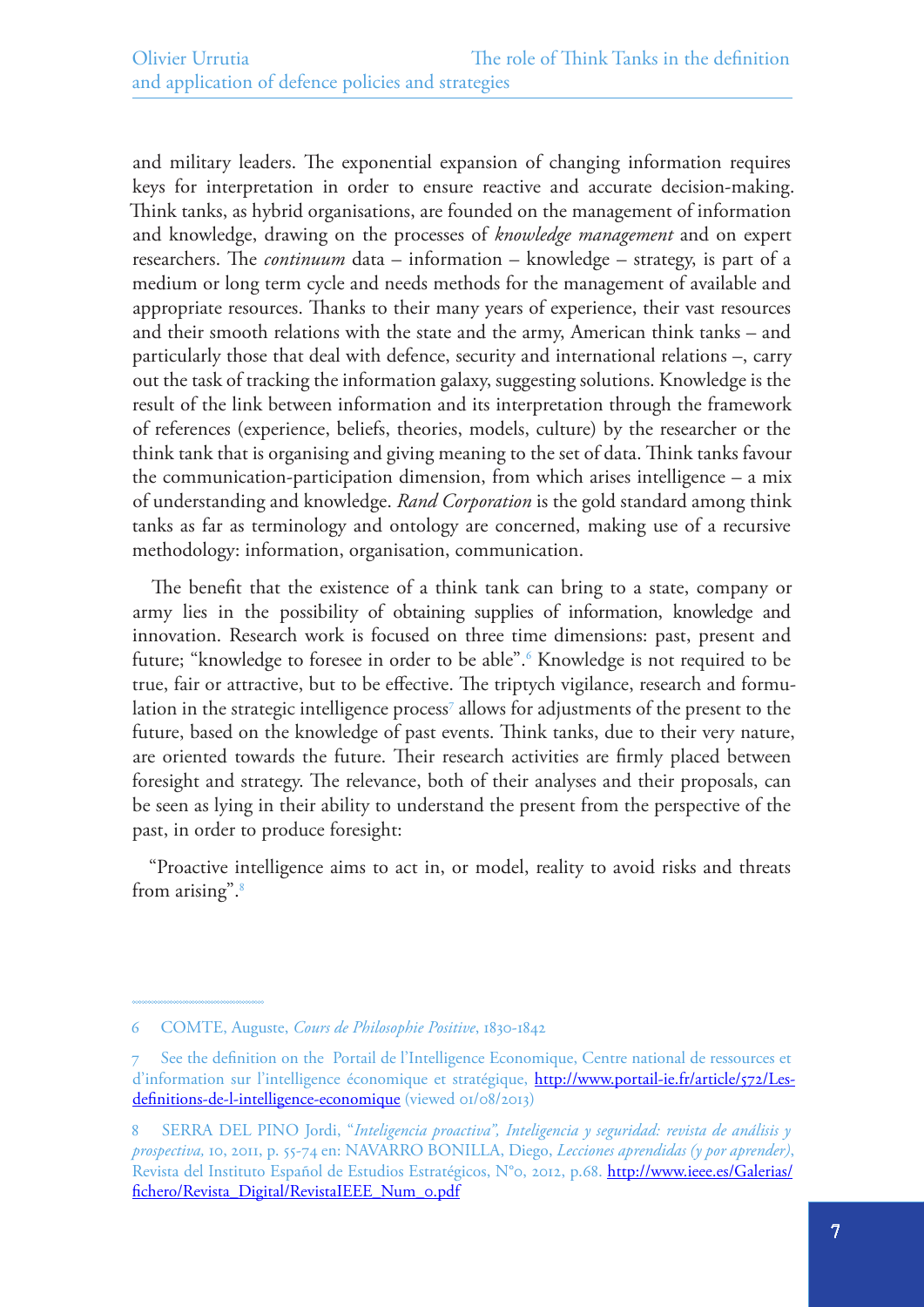Due to their level of intellectual independence and to the mix of experts from the public and private sectors, the processes activated by think tanks align them with intelligence organisations.9 If we look at the working methods that are applied within these structures, we see that foresight is a crucial feature of their activity. Formulating forecasts and hypotheses is a complicated – even risky – and expensive activity. Companies, governments and political parties are somewhat limited as far as foresight goes, as they tend to be bound to working in the short-term, with their activities being determined by elections, annual accounts, lack of time, and disapproval or penalties from the side of shareholders or citizens if the forecasts turn out to be wrong. Then we have the long-term – the usual way of working among think tanks.

As a general conclusion then, it can be said that while there may indeed exist certain criteria for the identification of a think tank with common objectives and research activities, it is also true that there are different structural forms which have an impact on the method of management and on the declination of the strategy of influence.

## **Type**

Think tanks can be defined as *sui generis* organisations due to the fact that there are very few countries where they have their own specific legal category. In the United States, they are regulated by article  $\delta$   $\sigma$ (c) of the Tax Code, together with other organisations that cannot be considered as being think tanks.

They can either be classified by their organisational structure or by the activity that they carry out:

- 1. Generalists who deal with most public policy areas (health, education, citizenship, economics, ecology, defence and security, energy, and international relations)
- II. Universities without students
- III*.Advocacy Groups,* that carry out activist activities, similar to lobby groups
- IV. Experts who focus on one subject and issues related to that subject

<sup>9</sup> SENGE, Peter, *The Fifth Discipline: The Art & Practice of The Learning Organization,* N. York [etc.]. Random House, 2006.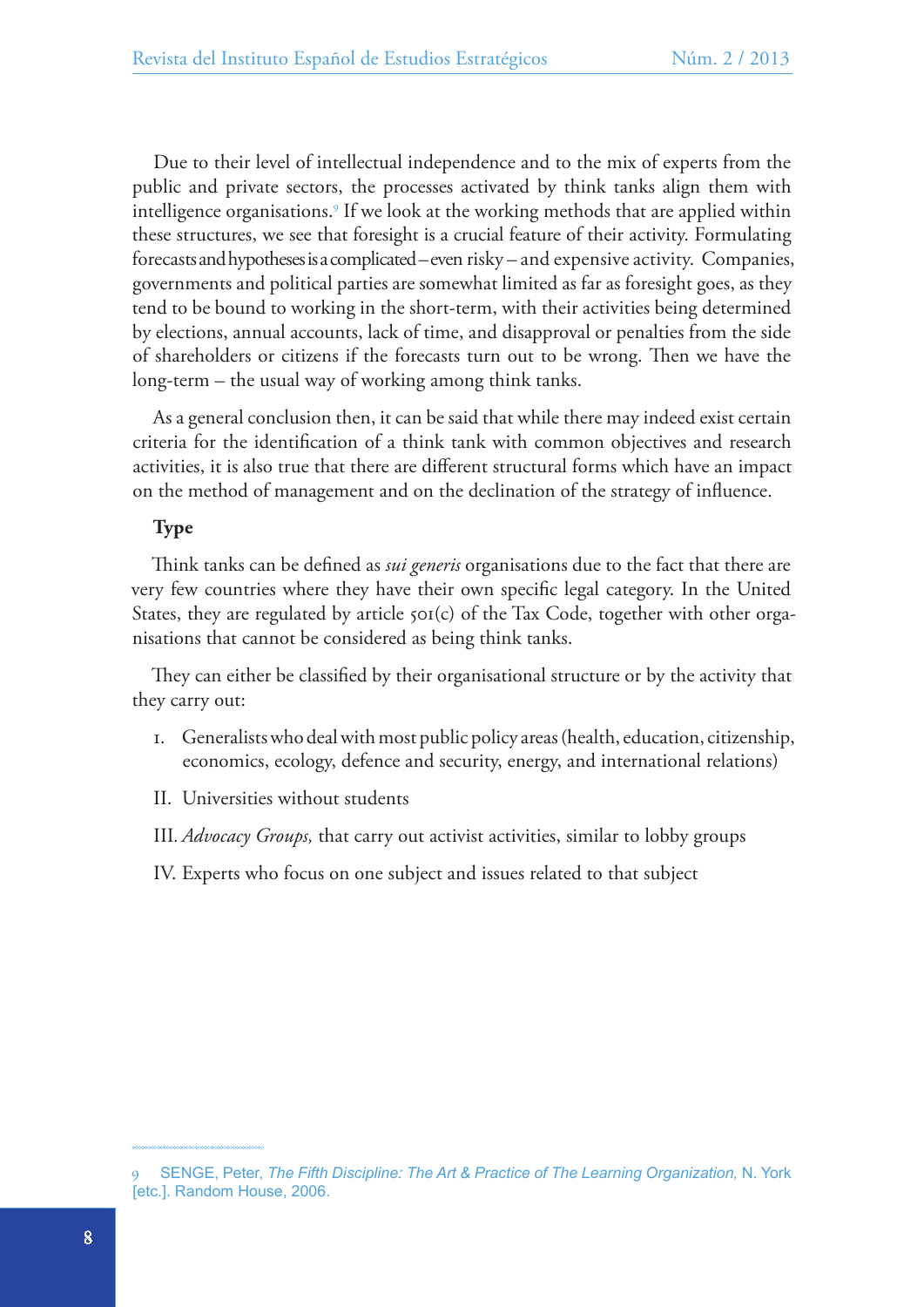|               | <b>POLITICAL ISSUES</b>                | <b>UNIVERSITIES</b>       | <b>ADVOCACY</b><br><b>GROUPS</b> | <b>EXPERTS</b>                              |
|---------------|----------------------------------------|---------------------------|----------------------------------|---------------------------------------------|
| <b>USA</b>    | <b>Center for American</b><br>Progress | <b>Hoover Institution</b> | Cato                             | <b>Council for</b><br><b>Foreign Policy</b> |
| <b>FRANCE</b> | <b>Terra Nova</b>                      | <b>CERI</b>               | <b>IFRAP</b>                     | <b>IFRI</b>                                 |
| <b>SPAIN</b>  | <b>FAES</b>                            | <b>CIDOB</b>              | <b>FAES</b>                      | <b>IFFE</b>                                 |

Table I. - Examples of Think Tanks by type in the USA, France and Spain

*Source*: L'Observatoire des think tanks

The phenomenon of advocacy groups, accentuated by the unprecedented development in the area of communication in the 21st century, deserves a separate paragraph. NICTs and the growing power of the media have had a profound impact on the structure of think tanks. Without media visibility, it is extremely difficult to place thoughts on the market of ideas. In this regard, advocacy groups are a type of activist organisation with excellent communicative efficiency. When considering the huge level of competition among think tanks to gain access to sources of finance and to opportunities, the advocacy group formula seems to be the most effective as regards the ability to influence decision-making. The concept is, therefore, one further element; not just terminological but also ontological, due to its inherent influencing function. In reality, the advocacy group terminology would appear to be the most appropriate in achieving the original objective: influence, convince, justify, argue, litigate.

We can quote the following elements as being the main reasons for the high level of ongoing growth of think tanks globally:<sup>10</sup>

- • Information and technological revolution
- End of national governments' monopoly on information
- Increasing complexity and technical nature of policy problems
- Increasingly large and fragmented government
- Crisis of confidence in government and elected officials
- Globalization and the growth of state and non-state actors
- Need for timely and concise information and analysis "in the right form at the

<sup>10</sup> MCGANN, James, Global Go to Think Tank, 2012: [http://repository.upenn.edu/cgi/viewcon](http://repository.upenn.edu/cgi/viewcontent.cgi?article=1006&context=think_tanks)[tent.cgi?article=1006&context=think\\_tanks](http://repository.upenn.edu/cgi/viewcontent.cgi?article=1006&context=think_tanks)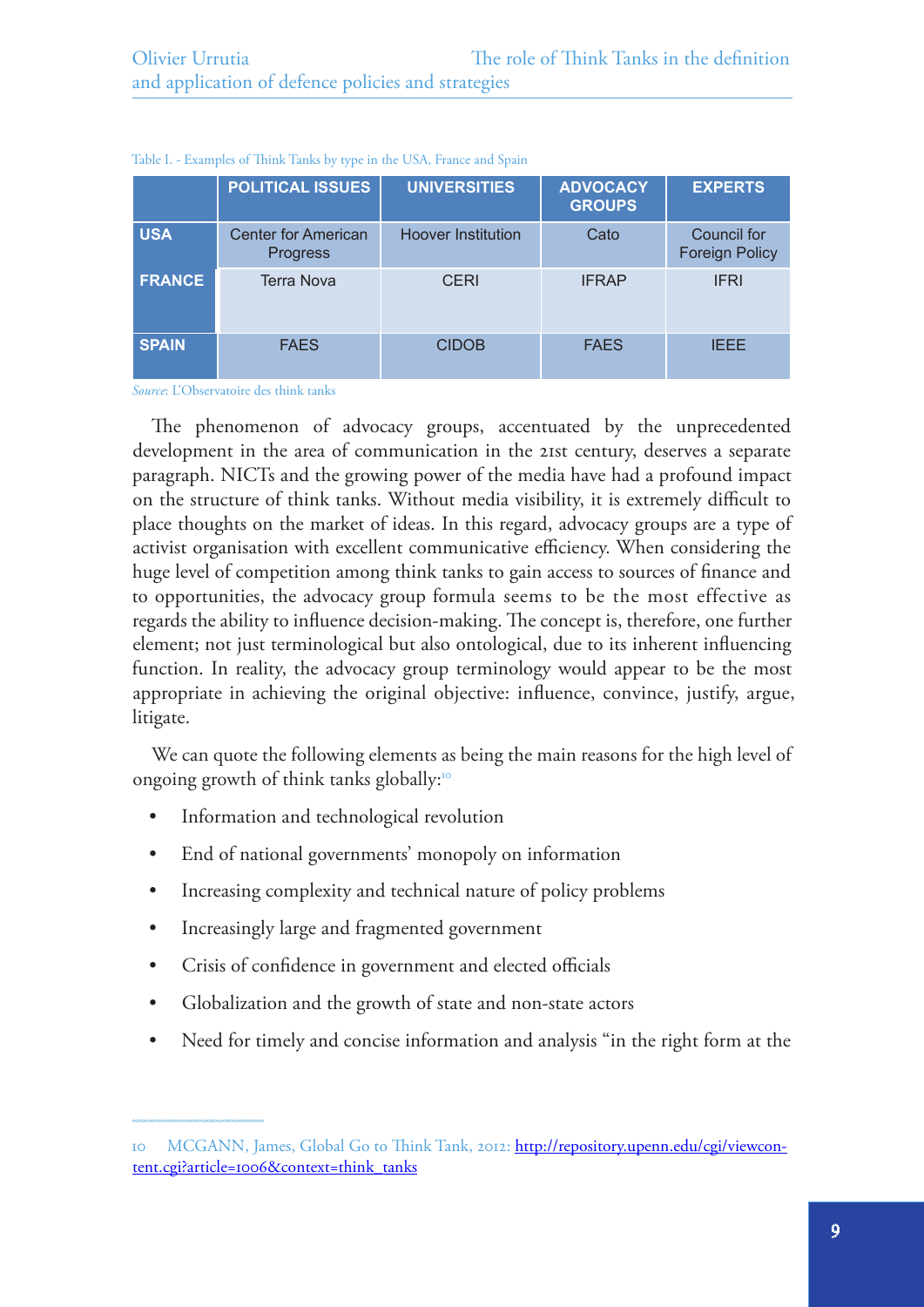right time and in the right hands" $\frac{1}{11}$ 

There are also certain contextual elements that explain the recent and current stagnation in the number of new think tanks established worldwide:

- Political and regulatory environment hostile to think tanks and NGOs: economic crisis, lack of philanthropic culture, dictatorships, etc.
- A decrease in the number of public and private donors for policy research
- Lack of institutional development which leads to an inability to adapt to change
- Increased competition from consulting firms, law firms and electronic media
- Institutions that have served their purpose and have discontinued their operations

A cultural "cooling off" can be observed from the side of the southern Europeans as regards the financing of think tanks, which may be due to them considering think tanks as being intangible as far as their content is concerned: research, reflection, ideas. Public and private donors are interested in short-term expertise and advice, and favour specific projects, instead of investing in long-term ideas.

## **II. ORIGIN**

A comparative but non-exhaustive presentation of the Spanish, French and American models (historical, cultural and political), as well as papers written by experts on think tanks in the area of defence and security, help to understand the think tankdefence link. A modelling exercise using papers produced by certain think tanks in the area of defence allows us to broadly pinpoint the differentiating impact that culture and the historical and political context have on these organisations.

#### **United States**

It is just as complicated and risky to try and identify with any precision the contextual elements that lead to the emergence of a think tank as it is to define what a think tank is. However, it is essential to identify the conditions for emergence in order to better understand how and why think tanks influence defence policies. Some experts date the precedent of the current phenomenon to the end of the 19th century when reformist assemblies were created in certain states (Massachusetts), from which the *American Social Science Association*<sup>12</sup> was born. Other experts pinpoint the main

<sup>11</sup> Expression used by François-Bernard Huyghe, permanent researcher at the *Institut de Relations Internationales et Stratégiques*

<sup>12</sup> A. SMITH, James, *Idea Brokers: Think Tanks And The Rise Of The New Policy Elite*, New York :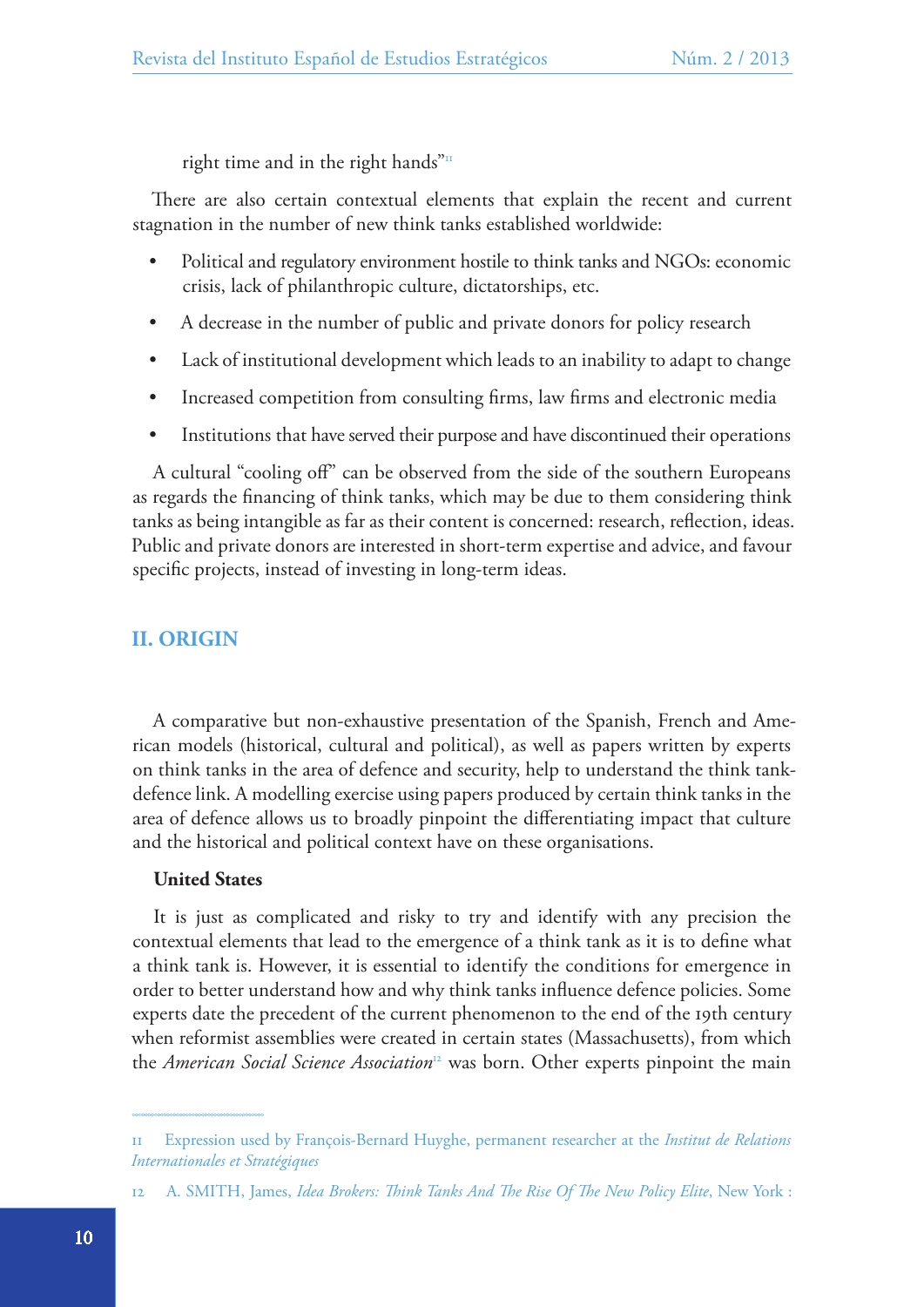historical reference as being the National Conference on Social Welfare  $(1873)^{13}$ , the *Brookings Institution* (1916)<sup>14</sup> or the *Russell Sage Foundation* (1906)<sup>15</sup>. The *SAF-Agriculteurs de France* (1867) or the *Fabian Society* (1884), founded in England, are also often considered to be institutions that influenced in the structural model preceding the modern think tank.

Think tanks were born in the exhausted United States of 1865, following the Civil War. The origin of these structures can be found in the post-crisis context as a response to a cycle of reconstruction. Back then they were research institutions in the area of social sciences, financed by foundations, corporations and private donors, with the aim of working with the government on institutional reform policy programmes, mainly for the development of new management processes. The American culture of philanthropy had a decisive impact on the success of the think tanks. The rise of these think tanks coincided with the emergence of philanthropic foundations and the eagerness to better manage social issues through the sciences. In this way, the institutes of expert knowledge contributed to the design of the United States' current political model and to its democratic culture. The oldest and most relevant are the *US Industrial Commission* (1892), the *New York Bureau of Municipal Research* (1906), the *Russell Sage Fundation* (1906) and the *Carnegie Endowment for International Peace* (1910). They advise governments, institutions and companies, with a certain level of independence, and focus their research on long-term cycles. The establishment of a space for think tanks in the United States was due to various waves of organisational development related to public policies and supported by research in the social sciences. The first was at the end of the 19th century from the side of the civic federations, which brought together entrepreneurs, trade union leaders and journalists. The second phase – the emergence of municipal offices at the start of the 20th century – came about thanks to the new administrative accounting techniques and to the problems with local administration. The "*proto-think tanks"*16 erupted into a space that was favourable to the work of the first groups dedicated to research and the management of international relations: the *Carnegie* and the *Council on Foreign Relations*. 17

During the 1970s, the use of the term *think tank* became more widespread, just

Free Press, 1991

<sup>13</sup> LINDEN, Patricia, *Powerhouses of Policy,* Town and Country, January 1987

<sup>14</sup> McGann, James G. and R. Kent Weaver, eds. *Think Tanks and Civil Societies: Catalysts for Ideas and Action*. New Brunswick, New Jersey: Transaction Publishers, 2000.

<sup>15</sup> ABELSON, Donald, *Do Think Tanks Matter? Assessing the Impact of Public Policy Institutes.*  Kingston and Montreal: McGill-Queen's University Press, 2002, p.17-47

<sup>16</sup> MEDVETZ, Thomas. *Think tanks in America*, Chicago and London: The University of Chicago Press, 2012, 45-47

<sup>17</sup> *Ibid.*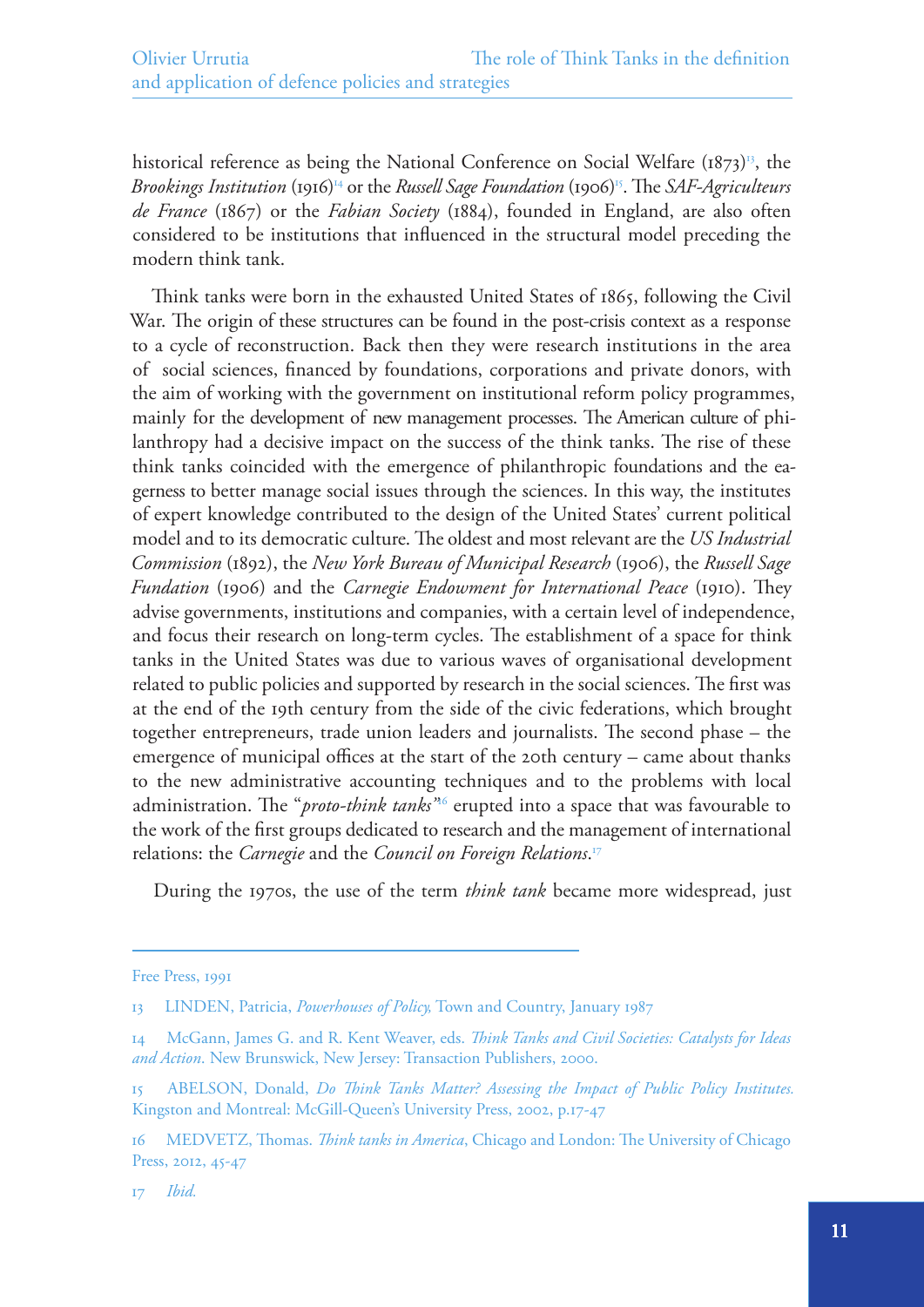as the number of research organisations dedicated to planning and public policies was multiplying at an exponential rate. Thanks to the semantic conventions of the period, more and more attention was being paid to military planning organisations following the Second World War (*Rand Corporation*). The first registers and directories of think tanks were published during the 1980s and 1990s, and alongside these, the first academic initiatives to codify the term and the entire subject. While it is true that think tanks were influential in American society right from the start, their desire to be recognised was really rewarded in the 1980s with the boom of the conservative revolution and the presidency of Ronald Reagan. Conservative think tanks like the *Heritage Foundation* and the *American Enterprise Institute* were very active in supplying expertise on economic, social and military issues to the administration in office. Thus, relations between the political powers and think tanks were intensified, giving a greater role to private expert opinion.

The number of think tanks in the United States multiplied as of the period of the Second World War. A new geopolitical context emerged, in which the United States took on the role of a global power with full leadership (military, political, economic and cultural), and expenditure on federal development and research increased accordingly. The government and its administration found they needed numerous new competencies to face up to the differing and changing challenges. The Cold War that followed the Second World War, and the threat from nuclear weapons, favoured the creation of think tanks focusing on the field of defence and security, like *Rand Corporation*, the *Hudson Institute*, the *Center for Naval Analyses* and the *Mitre Corporation*. All of these organisations were founded by military personnel and businessmen, with the objective of working with scientists and engineers; and they were focused on research and innovation in issues of defence.

In such a favourable climate, think tanks, and particularly the *Project for a New American Century* (PNAC), took on a great deal of importance when designing military strategies like during the wars in Iraq and Afghanistan, or when designing a plan for the global war on terror and for the defence of the interests of the United States. And it wasn't just issues of defence that think tanks were working on, but also issues of domestic security. To give an example, the Zero Tolerance policy, known as Windows 0, that prevailed in New York during the 1980s was a proposal from the side of the *Manhattan Institute*; a proposal that confirmed the increasing influence think tanks were taking on.

Defence issues reached a climax due to the combination of the end of the Cold War and the United States' transition from the role of superpower to that of hyperpower, $18$ the advent of a new globalised and communicated world, and international terrorism. The effects on American society were multiple: the neoconservative revolution of the

<sup>18</sup> VEDRINE, Hubert, French Minister for Foreign Affairs 1997-2002, Speech, 1999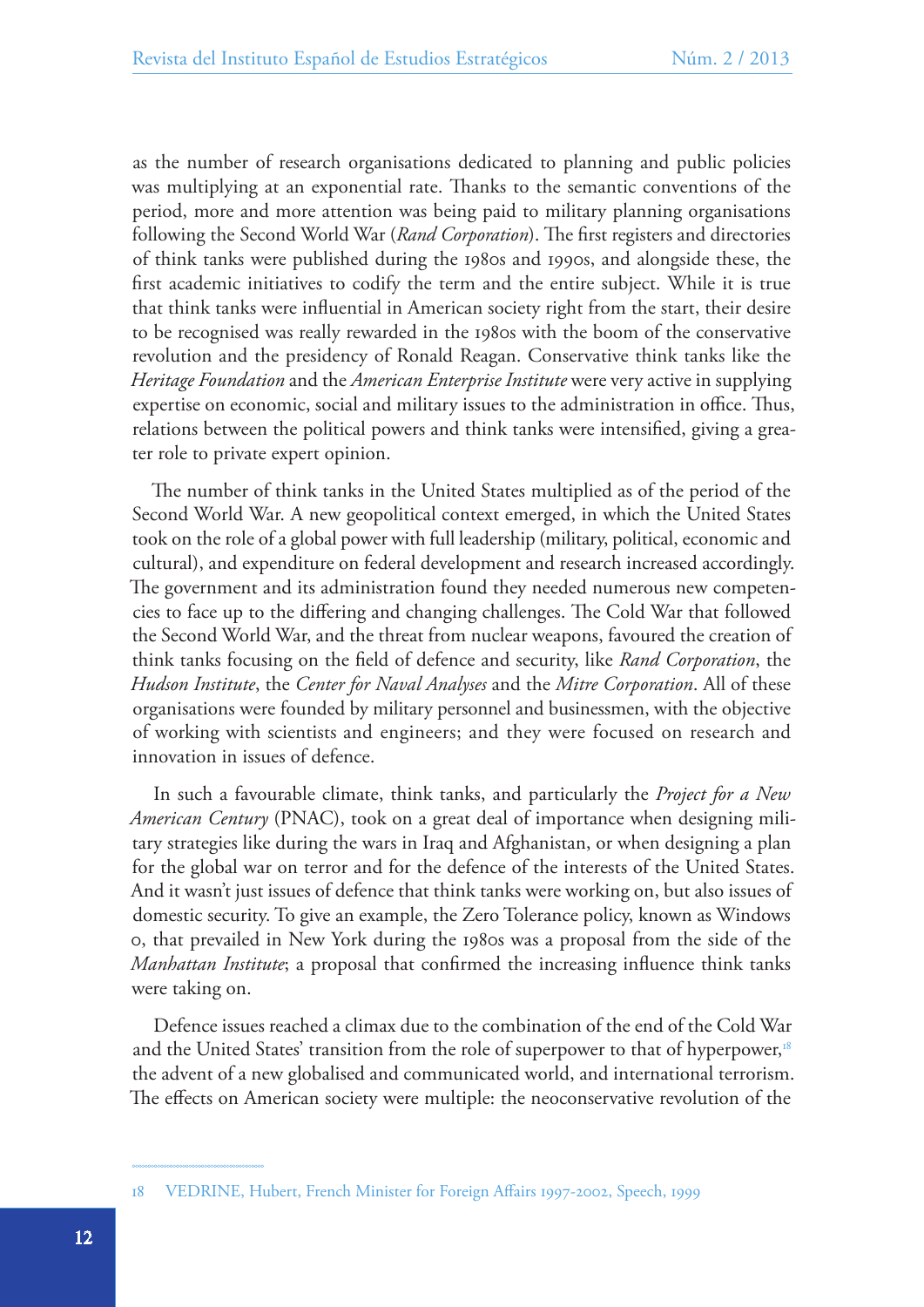1980s focused the US political agenda on problems related to foreign affairs. Between this decade and the start of the 21st century, there was a reflective agreement among conservative think tanks, who thought that the *Pax Americana* depended on the international leadership of the United States as a result of its military capacities. During this period, the country saw a great increase in the number of think tanks working on security and defence, as well as an ongoing increase in defence expenditure.<sup>19</sup>

Two think tanks stand out because of the totally opposite courses they took and because of their differing results. The *Rand Corporation*, an organisation that stands out for its capacity for innovation in dual technologies and its proven and varied analyses, represents the paragon of think tanks. It is interesting to compare this organisation with the defunct *Project for a New American Century*, the most radical activist model and which managed to achieve a high level of ephemeral influence. How were they organised? What were their contributions? This paper offers keys to understand which methods and mechanisms are synonymous with success or failure.

*The Project for a New American Century* (PNAC),<sup>20</sup> which worked exclusively on issues of defence and security, aimed to promote *American Global Leadership* and staunchly defend the *Pax Americana*. Between 1997 and 2002, its analysts produced 600 articles on weaponry, military interventions and international relations. Its declared proposals at operational level were the use of military force and an influential diplomatic strategy. After witnessing the positive transformations Germany and Japan underwent under the auspices of the United States following the Second World War, the *PNAC* sought to prolong the political, economic, military and cultural domination – the four pillars of the *Pax Americana*. Its main proposals to Congress and to the Clinton and G.W. Bush administrations were focused on the rejection of the Treaty on the Non-Proliferation of Nuclear Weapons; the military conquest of outer space; the multiplication of American military bases in geostrategic zones, creating a *Global Constabulary*; technological updating of military tools and weaponry; an increase in the defence budget; support for agreements with allies to combat regimes considered to be hostile to the American model. The determining document, symbol of *PNAC's*  activities, is the paper *Rebuilding America's Defenses*<sup>21</sup>, a 90 page programme report,

<sup>19</sup> See the report by the Swedish think tank SIPRI on the evolution of defence expenditure in the major countries in the world. Available under: [http://www.sipri.org/research/armaments/milex/resul](http://www.sipri.org/research/armaments/milex/resultoutput/worldreg2011)[toutput/worldreg2011](http://www.sipri.org/research/armaments/milex/resultoutput/worldreg2011)

<sup>20</sup> Founded in 1997, officially disbanded in 2006. Its work was divided into geostrategic zones of relevance for the United States: Europe, the Balkans, Asia and the Middle East. It was financed by the *Bradley Foundation, Scaife Foundation and J.M. Olin Foundation;* foundations linked to weaponry, banking, energy, raw materials and chemicals sectors.

<sup>21</sup> DONNELLY, Thomas, KAGAN, Donald, SCHMITT, Gary, *Rebuilding America's Defenses, Strategy, Forces and Resources for a New Century,* Washington: PNAC, 09/2000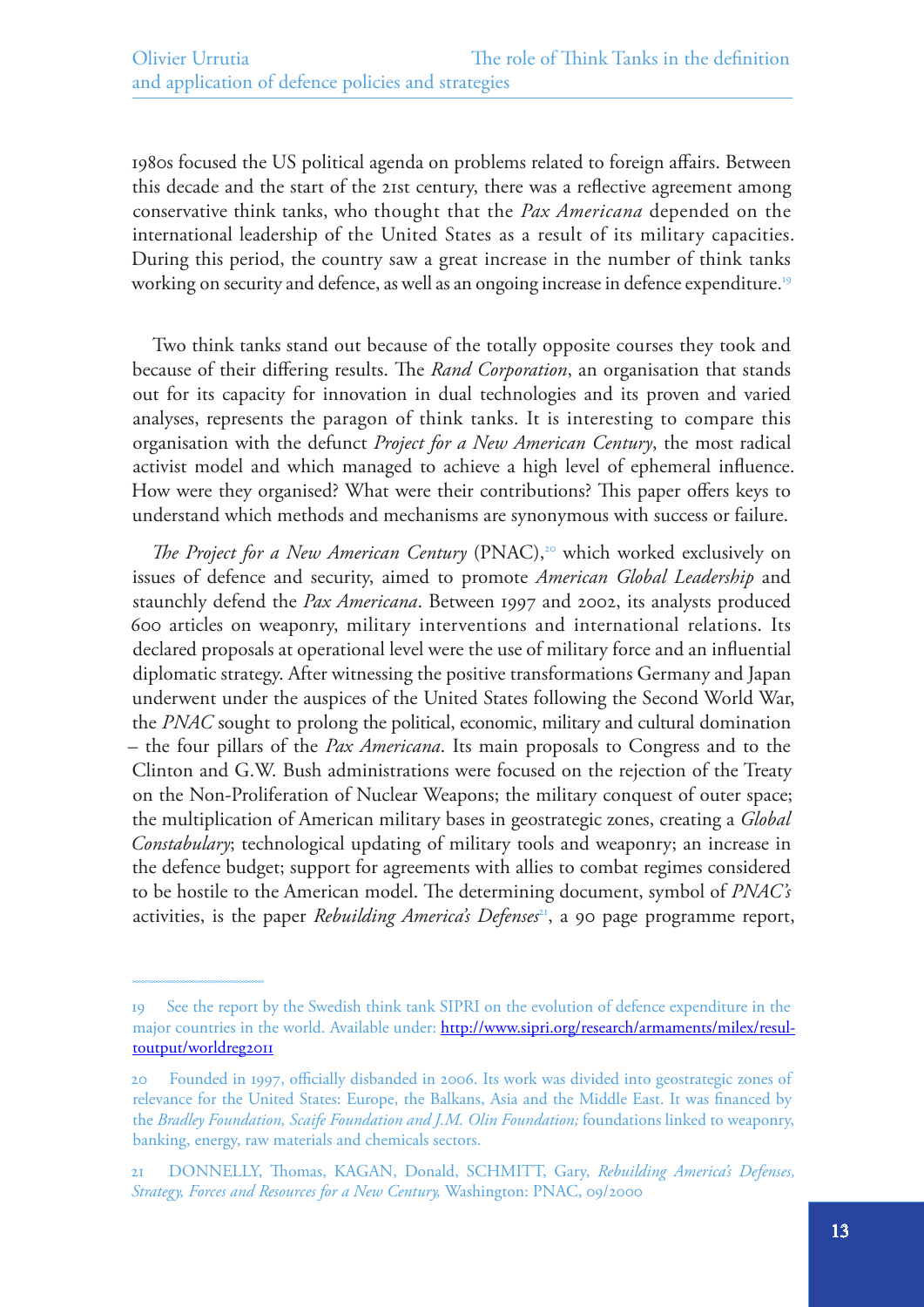a summary of neoconservative ideology. Its effectiveness, although fleeting, can be attributed to various cornerstones: an iterative and aggressive discourse on the subject of defence and security, powerful corporate support, the prestige of its members, and broad social networks. The exceptional format of the policy papers and working papers that were directed at political leaders matched the marketing criteria developed by the *Heritage Foundation* in the 1990s, and it was this that revolutionised the relationship with politicians. The production of clear and concise specialised documents – that drew unambiguous conclusions – together with publicity slogans, had the aim of keeping politicians' attention and convincing them of their ideas. Founding members of the *PNAC,* like Dick Cheney, Donald Rumsfeld, Richard Perle, Jeb Bush and Paul Wolfowitz, held senior posts in the G.W. Bush administration. One particularity of the American political system – the *revolving door*<sup>22</sup> – favoured the success of neoconservative ideology and of several *PNAC* proposals. The subsequent crash was due to several factors, including: the expensive financing of the war in Iraq, the collapse of neoconservative ideology in the war of ideas, the organisation's very clear bias, and internal management that was more focused on communication strategy than on research.

The *Rand Corporation*<sup>23</sup>, on the contrary, was born from a public/private agreement and focused on academic research and innovation. One of its first projects involved studying the possibility of launching an artificial satellite into orbit. In 1948, Rand separated completely from the Douglas Aircraft Company so as to be more independent. Rand then extended its activities to the areas of aeronauticals, outer space, information technology, defence, security, and artificial intelligence. It has published more than 10,000 reports since 1945. The organisation regards itself as being independent and non-political – a neutral positioning that lends an image of accuracy and pragmatism to its works. Despite the fact that it has developed further areas of research, its main focus continues to be on defence and security. 50% of its budget (from a total of US\$263 million in 2012) is destined for use in this field. Many former Secretaries of Defence and former National Security Advisors work together with the think tank: Harold Brown, Donald Rumsfeld, Zbigniew Brzezinski and Franck Carlucci. Rand stands out for its capacity for innovation and development of dual technology systems. The combination of civilian and military needs has led the corporation to

<sup>22</sup> Movement of experts between roles in think tanks and roles in Government and its administration. This recycling of personnel allows for a strengthening of public administration through competencies gained in the private sector.

<sup>23</sup> *Rand Corporation* was founded in 1945 by the U.S. Air Force and incorporated into Douglas Aircraft Company in order to strengthen its Research and Development department. The think tank owes its name to its activities: "Research and Development". It has had huge levels of success in R+D – the Internet being one of them. (See article "*Paul Baran and the Origins of the Internet*", [http://www.](http://www.rand.org/about/history/baran.html) [rand.org/about/history/baran.html](http://www.rand.org/about/history/baran.html) (viewed 23/05/2013), Its budget is made up from public grants and commercial contracts with institutions, businesses and administrations.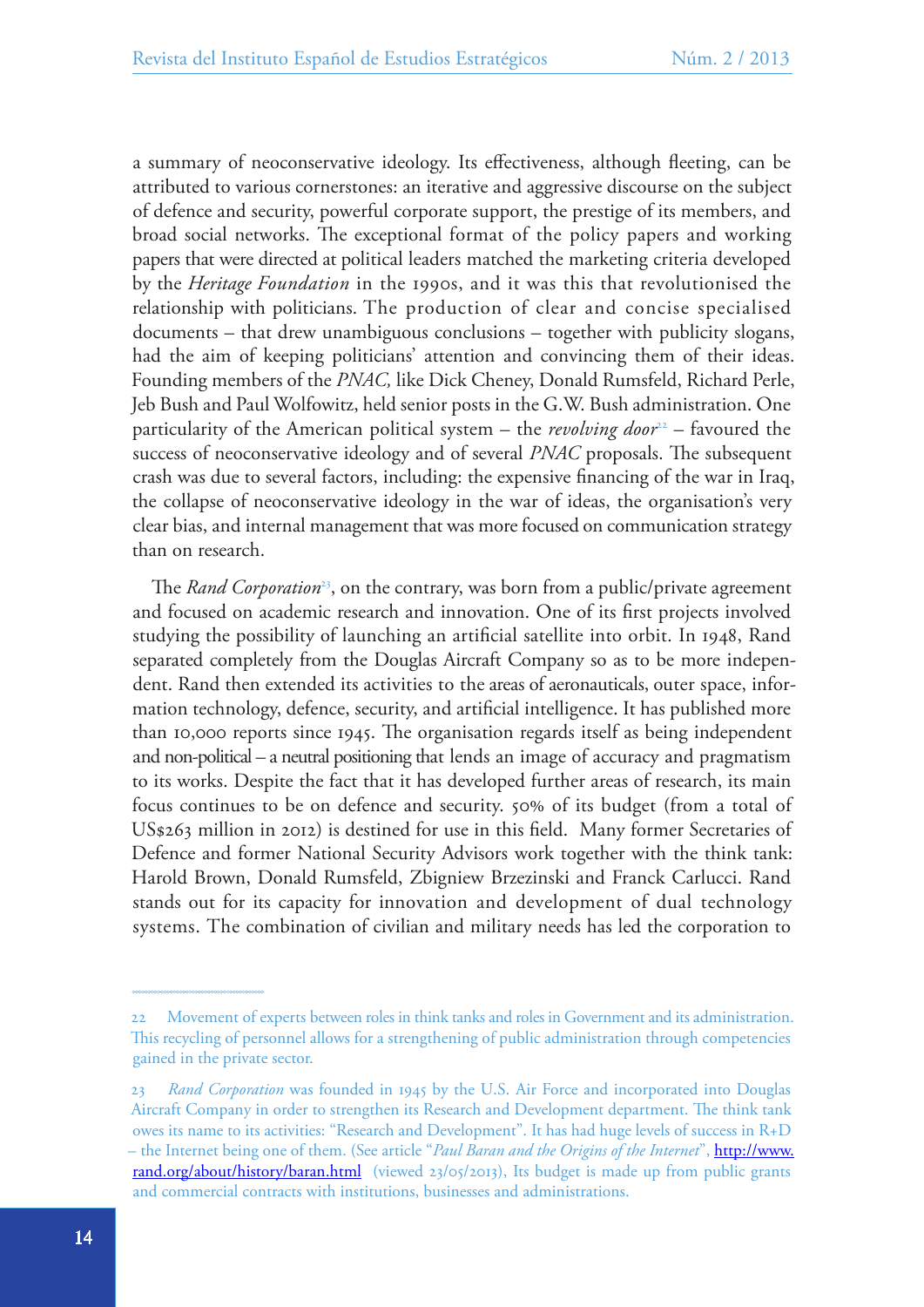develop technologies for aerospace systems, information technology systems, artificial intelligence systems, as well as military systems. Further examples of Rand's contributions are: the internet; the electronic recording system; an analysis of the problems the US Army was facing when hiring personnel; an evaluation of US interventions in Iraq and Afghanistan; an analysis of the effectiveness of alternative schools; stocktaking of the strategies in the War on Drugs; identification of the fundaments for the creation of a Palestinian State; report on the financial impact of public transport delays on companies. The Government and different state departments are the organisation's main clients and make up two thirds of all contracts signed by this think tank. The Pentagon, the Department of Homeland Security, the State Secretaries of Health, of Justice and of Energy are its main partners and clients. This massive economic and institutional support allows it to have offices in London, Brussels and Doha, with 1500 members of staff, half of whom are civilian or military researchers with permanent contracts.

## **Spain**

The think tank phenomenon in Spain is still in its beginning stages compared to the United States, and is lagging far behind certain European neighbours (France, Germany or England). According to a study by <u>[James McGann](http://www.sas.upenn.edu/irp/james-mcgann-phd)</u>, the *Global Go to Think Tank*,<sup>24</sup> Spain, with 55 think tanks, is rated number 18 in world rankings. Battered by the economic crisis and submerged in austerity policies and cut-backs, there has been a clear stagnation as regards the creation of think tanks since 2011. The analysis of this phenomenon translates into a high level of financial dependency on public subsidies from the side of Spanish think tanks, despite the fact that 60% of think tanks claim to be non-profit and independent foundations.<sup>25</sup> Spanish think tanks have developed well since the end of the 20th century due to favourable environmental conditions: democracy, a structured state, fragmentation of administrative power among the autonomous regions, and EU integration.

Other elements, however, acted as a brake. An omnipresent public administration, a certain level of mistrust as regards what think tanks do, a recently-emerging organised and autonomous civil society, a non-existent corporate and individual philanthropic culture, and a lack of strategic vision for geopolitical relations from the side of political and economic leaders. On top of this was the absence of understanding of the

<sup>24</sup> MCGANN, James, Global Go to Think Tank, 2012: [http://repository.upenn.edu/cgi/viewcon](http://repository.upenn.edu/cgi/viewcontent.cgi?article=1006&context=think_tanks)[tent.cgi?article=1006&context=think\\_tanks](http://repository.upenn.edu/cgi/viewcontent.cgi?article=1006&context=think_tanks)

<sup>25</sup> PONSA, Francesc, Los embriones de think tanks en España, L'Observatoire des think tanks, 29/07/2012, [http://www.oftt.eu/thematiques/europe/article/los-embriones-de-los-think-tanks-en](http://www.oftt.eu/thematiques/europe/article/los-embriones-de-los-think-tanks-en-espana)[espana](http://www.oftt.eu/thematiques/europe/article/los-embriones-de-los-think-tanks-en-espana)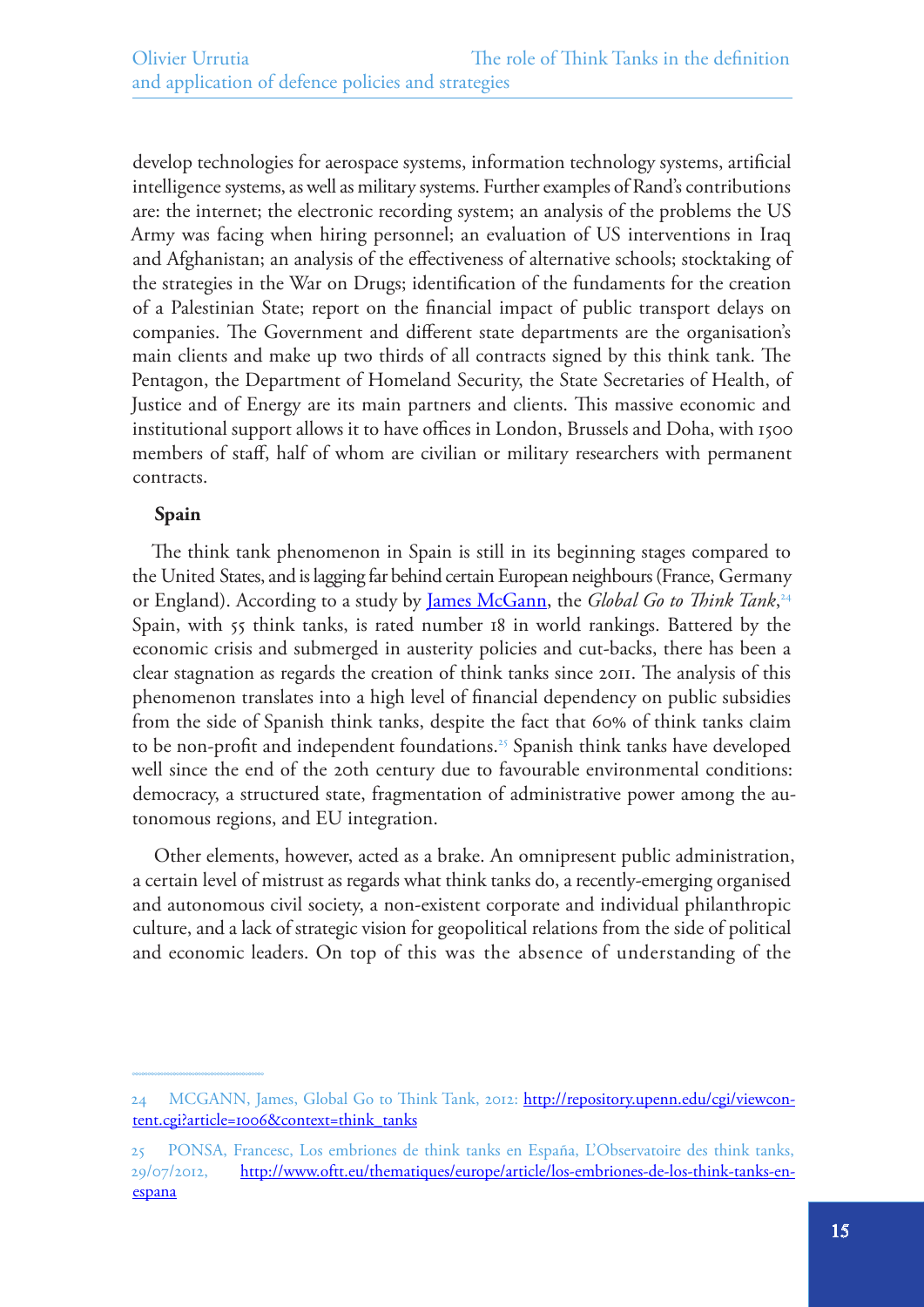concepts of intellectual diplomacy, war of ideas, *soft power<sup>26</sup>*, and *soft law*.<sup>27</sup>

The *National Statistics Institute,* created in 1877 and the *Junta para Ampliación de Estudios e Investigaciones Científicas* (Council for the Promotion of Scientific Studies and Research)*,* in 1907, were the first organisations to use planning and information bodies in Spain. Just like in the United States, these institutes were not in line with the modern definition of think tanks; but they did constitute the basis of this type of structure. The Franco regime did not forbid research and information centres but rather centralised them in order to maintain control over them. The *Institute for Political Studies* (1939), the *Institute for Social Agriculture Studies* (1947) and the *Institute for Public Opinion Studies* (1964) were created to strengthen the regime, and this led to a deviation from the original research and investigation activities that governed think tanks. Two clear phases followed in Spain. Two think tanks emerged between the 1980s and the end of the 20th century – the *Circle of Entrepreneurs* (1970) and the *Institute for Economic Studies* (1979). Both focused their work on Spain's accession to the EU and the need to adapt the Spanish model, however neither had a great impact on public policies. At the beginning of the 21st century, several organisations came into being that were closer to the American model but only had limited means, such as the *Juan de Mariana Institute* (2005) and the *[Burke](http://www.fundacionburke.org/) Foundation* (2006).28 From the 1980s onward, Spain started to open up to the international community and regain prominence in the field of international relations. These were the conditions that led to the appearance of think tanks specialised in international relations and defence and security: the *Group for Strategic Studies* (1986), the *Foundation for International Relations and Foreign Dialogue* (1999) and the *Elcano Royal Institute* (2001). The *Barcelona Centre for International Information and Documentation* (1973) and the *European Institute of the Mediterranean* (1989) reinforced studies on international relations and defence. However, the *Spanish Institute for Strategic Studies (IEEE)* (1970) was the first organisation to truly focus on research in the field of defence.

The *Spanish Institute for Strategic Studies (IEEE)*, 29 created in 1970, fulfils most of the requirements to allow it to be considered a think tank. The fact of being a public body dependent on the National Defence Higher Studies Centre and the Ministry of Defence at both a programme and financial level is not a strong enough argument for excluding it from the list of Spanish think tanks. The Institute carries out various

<sup>26</sup> S. NYE, Joseph, Bound to Lead: *The Changing Nature of American Power*, Basic Books, New Editons, 1991

<sup>27</sup> See the definition of *soft law* put forward by the Portail de l'Intelligence Economique, [http://](http://www.portail-ie.fr/lexiques/read/90) [www.portail-ie.fr/lexiques/read/90](http://www.portail-ie.fr/lexiques/read/90) (viewed 12/06/2013)

<sup>28</sup> PONSA, Francesc y XIFRA, Jordi, *El marketing de las ideas : Los « think tanks » en España y en el mundo*, Barcelona : Niberta, 2009, p. 25-34

<sup>29</sup> See 'About' page on the website of the Spanish Institute for Strategic Studies under [http://www.](http://www.ieee.es/quienes-somos/que-es-ieee/) [ieee.es/quienes-somos/que-es-ieee/](http://www.ieee.es/quienes-somos/que-es-ieee/) (viewed 10/07/2013)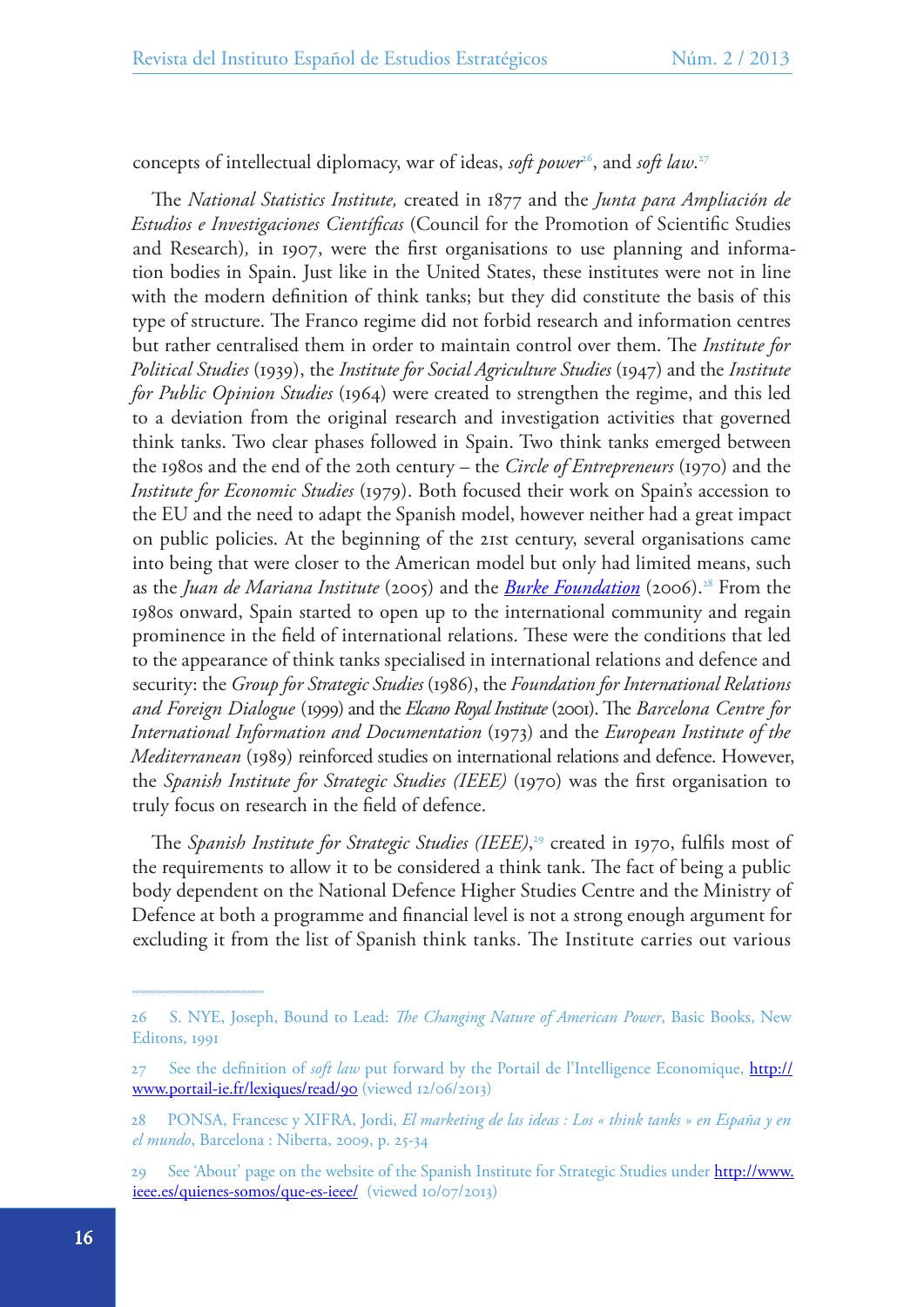activities and sets objectives with a degree of organisation similar to that of think tanks. And as outlined above, the Institute – thanks to its statutes -, is, like other similar organisations, actually more autonomous in its internal financial and intellectual management than some private think tanks; private think tanks often being excessively dependent on their founders, partners or patrons. The official objectives of the Institute, as set out by the National Defence Directive, can clearly be classed as those of a think tank: free thought (intellectual independence criteria) and nonpartisan thought (criteria of general interest, educational and accessible dissemination of information, promotion and development of the field, advice to leaders and politicians). Staying true to the very make-up of think tanks, the *Spanish Institute for Strategic Studies* took its inspiration from the model used by the *International Institute for Strategic Studies*, an English think tank. The *IEEE* sets its objectives as being to research, develop, propose and communicate on issues surrounding the subject of defence. A highly varied communication and dissemination strategy for its publications has allowed this think tank to multiply its audience: Strategic Dossiers, the Strategic Panorama, information documents, opinion documents and analysis documents. The *IEEE* is a good example of state participation in the development of civil society organisations so as to ensure that appropriate instruments are available, specialised in new situations that may require a different type of expert opinion from that provided by large administrations. On a statutory level, this model is similar to that of the French organisation - the *Centre d'analyse, de prévision et de stratégie*.

## **France**

The French Jacobin system is the legacy of a state apparatus built progressively through a very marked central administration. Political parties are not everlasting and are very heterogeneous. French administration and public bodies provide advice and expert opinion to political decision-makers. In France there is a certain level of mistrust of anything political with Anglo-Saxon characteristics. In addition, the conflation of lobby groups (understood as groups who act to manipulate for the benefit of their own interests) and think tanks has been rejected by the people and has led to investors backing away. France, with its historical tradition of *clubs* and *salons* and with the recognised figure of the dedicated intellectual, has seen a strong momentum in the creation of think tanks since 2000 – and particularly since the presidential elections in 2012.<sup>30</sup> This brief period of time has witnessed the creation of as many think tanks as during the whole period between 1950 and 2000. In France, the think tanks dealing with issues of international relations and defence are the ones that most resemble the American model in terms of structure: permanent researchers with contracts, varied publications, distinguished journals, mixed budgets (public/private) and political neutrality. With a long diplomatic tradition, France

<sup>30</sup> URRUTIA, Olivier, *La France des think tanks*, L'Observatoire des think tanks, 21/07/2011, [http://](http://www.oftt.eu/press/our-contributions/article/la-france-des-think-tanks) [www.oftt.eu/press/our-contributions/article/la-france-des-think-tanks](http://www.oftt.eu/press/our-contributions/article/la-france-des-think-tanks)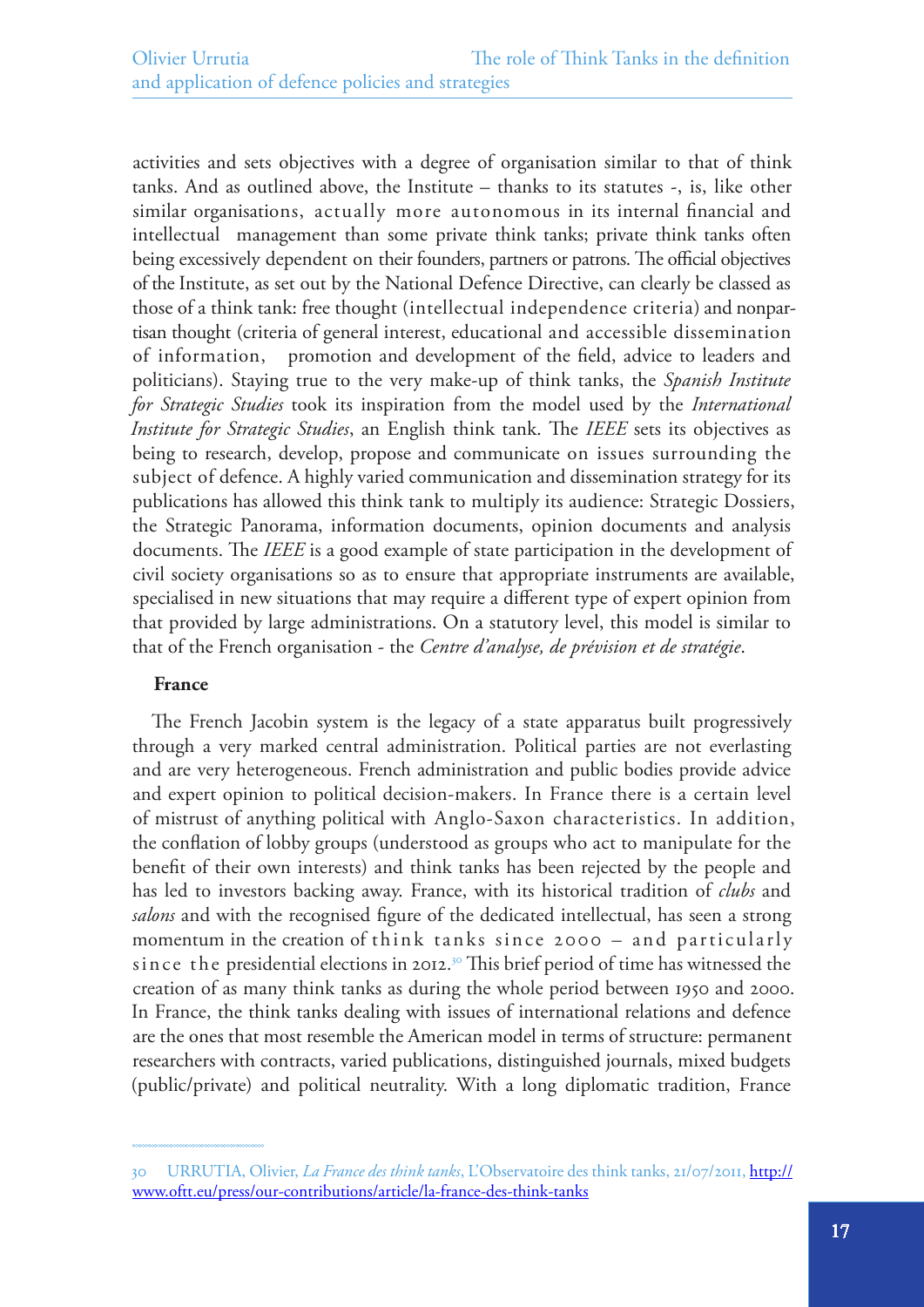participates actively in the creation and subsequent development of several think tanks, like the *Institut Français des Relations Internationales (*IFRI, 1979*)* and the *Fondation pour la Recherche Stratégique* (FRS, 1992). We can also mention here the administrative centre directly related with the Prime Minister, the *Commissariat Général au Plan* (1946) transformed into the *Centre d'Analyse Stratégique* (2006) and today the *Commissariat Général à la Stratégie et à la Prospective* (2013). In parallel, the *Institut des Relations Internationales et Stratégiques* (IRIS,1991) was born of a private initiative and was the only organisation out of all the French think tanks to offer vocational training in defence, international relations and economic intelligence at post-graduate and master level – qualifications recognised by the state.

In 1973, Thierry de Montbrial was given the task by the minister for Foreign Affairs, Michel Jobert, to create the *Centre d'analyse et de prévision* (CAP) to analyse the system of international relations. Montbrial saw this as being an opportunity to equip France with a private think tank focused on international relations. In 1979, the *Institut français des Relations Internationales* was created with the institutional support of Prime Minister Raymond Barre and the ministers for Foreign Affairs Louis de Guiringaud and his successor Jean François-Poncet. Now in 2013, the *IFRI* has the support of more than 100 partner companies and 500 members (individuals and institutions). It employs 80 people, 30 of whom are permanent researchers from several different countries. The *IFRI* also works frequently with other think tanks, such as *Brookings*, *Rand*, *The Council on Foreign Relations*, *Carnegie*, *The Center for International and Strategic Studies* and *The Japan Institute for International Affairs,* among others.

From the information presented above, it is clear that think tanks emerge during different periods in different states. And what is also clear is that there are peaks that come about as consequences of political or economic crises and which coincide with action cycles for modernisation, organisational streamlining and administrative activities. Evidently, what the French call the *autopoï*éti*que*31 structure of these organisations makes them essential, both for political leaders as well as economic stakeholders – and has done from the time of the very first *proto think tanks* through to today and the modern structures we now see

As an indicator, the table below lists think tanks in the USA, Spain and France that deal exclusively with issues of defence and international relations, be they political, university, expert or advocacy think tanks. The result is overwhelming when you look at the sheer number of think tanks in the United States compared with the other two countries, even when taking the demographic difference into account. Obviously, if the simple fact of just having large numbers of think tanks doesn't actually translate into practice the expected efficiency of a think tank culture, without even considering

<sup>31</sup> The word *autopoïèse* (from Greek *auto*, meaning self, and *poïèse*, meaning production, creation) refers to a system capable of reproducing itself in a permanent way and in interaction with its environment, thus maintaining its organisation despite changes in components.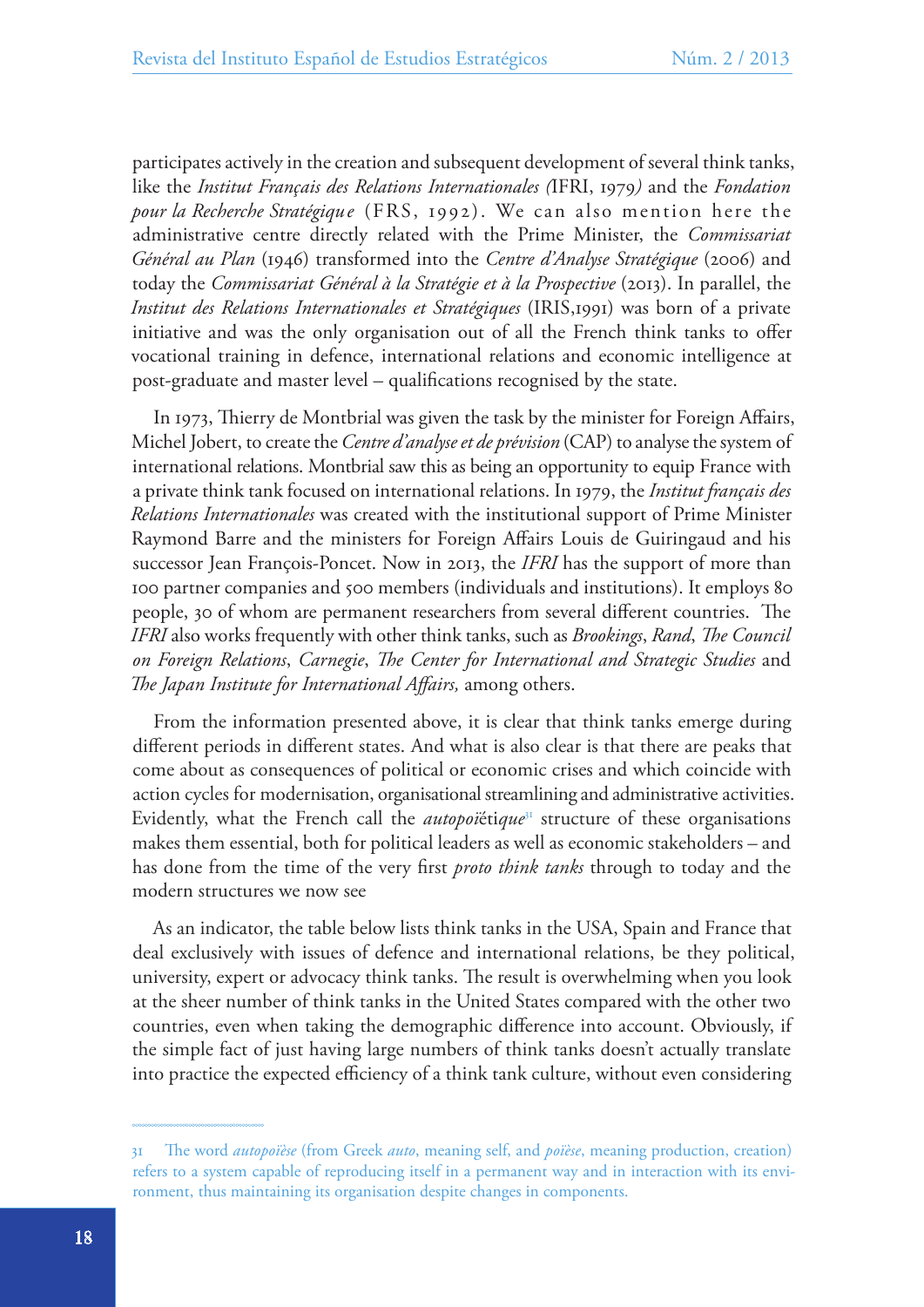the quality criteria, then the quantity is merely synonymous with occupied space, social networks, numerous literary references, maximum media coverage, and optimization of opportunities for forming part of expert commissions and of breaking into international institutions. From this list, only American think tanks and a couple of French think tanks can boast offices abroad, developing the concept of intellectual diplomacy. It is not easy to get access to information on financing sources and budgets in France and Spain as the organisations in these countries do not communicate their data. But this would suggest the lack of resources on the side of French and Spanish structures<sup>32</sup> like the *IFRI* (6.6), *IRIS* (2.5), *FRS* (3.6), *CERI* (6) compared to their American equivalents - *Brookings* (90), *NED* (135), *Rand* (263), *Heritage* (81), *Hoover*  (40), *Hudson* (12).

<sup>32</sup> These are the 2012 budgets, in millions of Euros for France and millions of Dollars for the United States.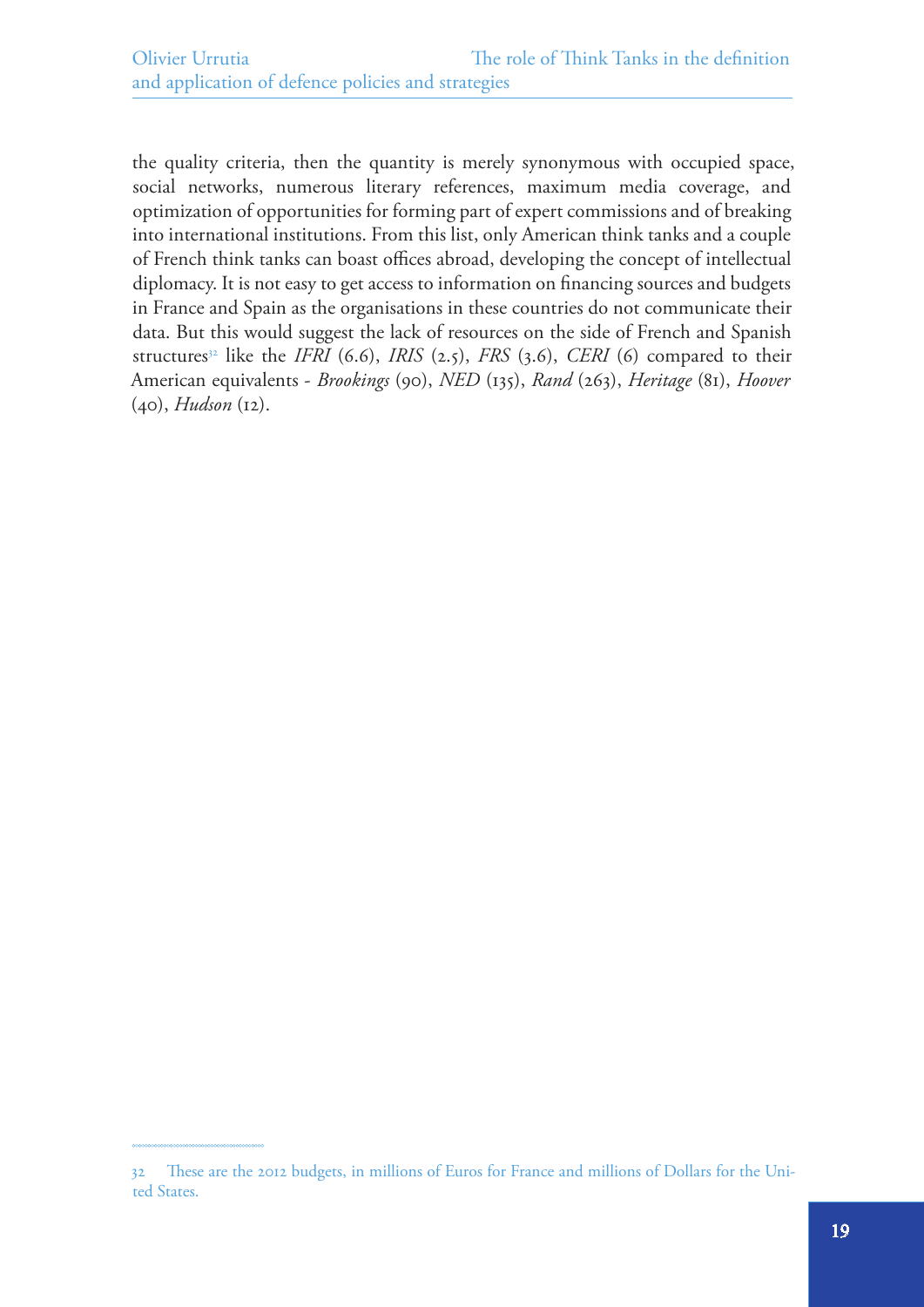|           |  |  |  |  |  | Table II - List of think tanks that work on issues related to defence, security and international |  |  |
|-----------|--|--|--|--|--|---------------------------------------------------------------------------------------------------|--|--|
| relations |  |  |  |  |  |                                                                                                   |  |  |

|            | THINK TANKS SPECIALISED IN DEFENCE, SECURITY AND                               |                                                                 |  |  |  |  |  |  |
|------------|--------------------------------------------------------------------------------|-----------------------------------------------------------------|--|--|--|--|--|--|
|            | <b>INTERNATIONAL RELATIONS</b>                                                 |                                                                 |  |  |  |  |  |  |
| <b>USA</b> | - American Enterprise Institute                                                | - Council on Foreign Relations                                  |  |  |  |  |  |  |
|            | - American Foreign Policy Council                                              | - Council on Hemispheric Affairs                                |  |  |  |  |  |  |
|            | - American-Iranian Council                                                     | - Foreign Policy in Focus                                       |  |  |  |  |  |  |
|            | - American Israel Public Affairs Committee                                     | - Foreign Policy Research Institute                             |  |  |  |  |  |  |
|            | - American Security Council Foundation                                         | - German Marshall Fund of the United States                     |  |  |  |  |  |  |
|            | - Aspen strategy Group                                                         |                                                                 |  |  |  |  |  |  |
|            | - Atlantic Council                                                             | - Halifax International Security Forum                          |  |  |  |  |  |  |
|            | - British American Security Information - The Heritage Foundation<br>Council   | - Hoover Institution<br>- Hudson Institute                      |  |  |  |  |  |  |
|            | - Brookings Institution                                                        | - India, China & America Institute                              |  |  |  |  |  |  |
|            | - Carnegie Endowment for International                                         | - Iran Policy Committee                                         |  |  |  |  |  |  |
| Peace      |                                                                                | - The Independent Institute                                     |  |  |  |  |  |  |
|            | - Cato Institute                                                               |                                                                 |  |  |  |  |  |  |
|            | - Center for a New American Security                                           | - Institute for the Study of War<br>- Inter-American Dialogue   |  |  |  |  |  |  |
|            | - Center for Advanced Defense Studies                                          | - Jamestown Foundation                                          |  |  |  |  |  |  |
|            | - Center for International Policy                                              |                                                                 |  |  |  |  |  |  |
|            | - Center for Security Policy                                                   | - Keck Institute for Space Studies                              |  |  |  |  |  |  |
|            | - Center for Strategic and International - Middle East Forum<br><b>Studies</b> |                                                                 |  |  |  |  |  |  |
|            | - Center for Naval Analyses                                                    | - National Bureau of Asian Research                             |  |  |  |  |  |  |
|            | Global Counterterrorism<br>Center<br>on                                        | National Endowment for Democracy                                |  |  |  |  |  |  |
|            | Cooperation<br>Chemical and Biological Arms Control                            | -National Security Network                                      |  |  |  |  |  |  |
|            | Institute                                                                      | - Miter Corporation                                             |  |  |  |  |  |  |
|            | Center for the National Interest                                               | - Pacific Institute                                             |  |  |  |  |  |  |
|            | - The Century Foundation                                                       | - Project 2049 Institute                                        |  |  |  |  |  |  |
|            | - Combating Terrorism Center                                                   | -RAND Corporation                                               |  |  |  |  |  |  |
|            | - Committee on the Present Danger                                              | -Strategic Studies Institute                                    |  |  |  |  |  |  |
|            | <b>Conflict Solutions International</b>                                        | - United States Institute of Peace                              |  |  |  |  |  |  |
|            |                                                                                | - Washington Institute for Near East Policy                     |  |  |  |  |  |  |
|            |                                                                                | - Woodrow Wilson International Center<br>for<br><b>Scholars</b> |  |  |  |  |  |  |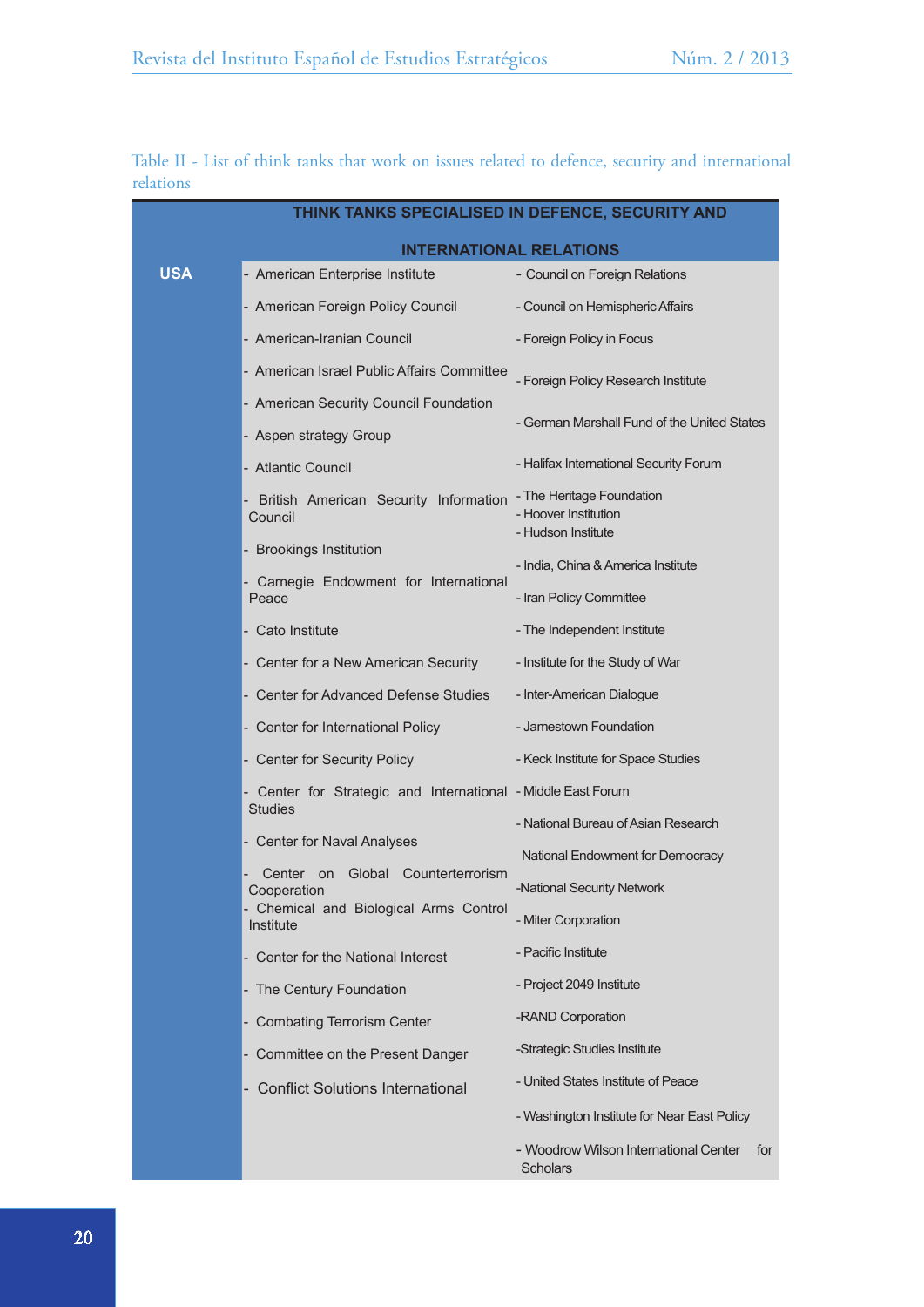| <b>USA</b>    |                                                                                                                                                                                                                                | - World Policy Institute                                                                                                                                                    |
|---------------|--------------------------------------------------------------------------------------------------------------------------------------------------------------------------------------------------------------------------------|-----------------------------------------------------------------------------------------------------------------------------------------------------------------------------|
|               |                                                                                                                                                                                                                                |                                                                                                                                                                             |
| <b>FRANCE</b> | Asia Centre<br>Institut Français des Relations<br>Internationales<br>-Institut de Relations Internationales et - Centre d'Etudes Prospectives et<br>Stratégiques                                                               | - Notre Europe - Institut Jacques<br><b>Delors</b><br>- Institut Choiseul<br>d'Informations Internationales                                                                 |
|               | Fondation<br>pour<br>stratégique<br>- Fondation Schuman<br>- Commissariat Général à la Stratégie<br>et à la Prospective<br>L'Institut des Hautes Etudes de<br>Défense Nationale                                                | la recherche - European Union<br>Institute<br>for<br><b>Security Studies</b><br>- Confrontations Europe<br>- Centre de Recherche en sciences<br>sociales de l'international |
| <b>SPAIN</b>  | - Centre d'Informació i Documentació - Real Instituto Elcano<br>Internacionals a Barcelona<br>- Instituto Europeo del Mediterráneo<br>- Casa Asia<br>Fundación para<br>las Relaciones<br>Internacionales y el Diálogo Exterior | de Estudios<br>Instituto<br>Español<br>$\sim$<br>Estratégicos<br>- Grupo de Estudios Estratégicos                                                                           |

Source: Compiled by the author

In conclusion, the analysis of the historical conditions surrounding the appearance of think tanks shows us that they constitute an opposing force from the side of civil society to institutional power, activating and organising essential participatory mechanisms. Crises and globalisation both favour their appearance – and the risks and threats that are involved are essential factors in the creation of structures dedicated to work in the areas of defence, security and international relations, ensuring that the dynamism and leadership of a state prevail in the international system. It is also interesting to note that both the *Rand Corporation* and the *Institut Français des Relations Internationales*, unlike the *Instituto Espa*ñ*ol de Estudios Estratégicos (IEEE)*, were born of a state initiative but ended up becoming private associations. The distance they enjoy from the state and from the Ministries of Foreign Affairs and of Defence allow them to develop a more flexible economic model, which includes the possibility of private contracts.

# **III. A new paradigm: influence**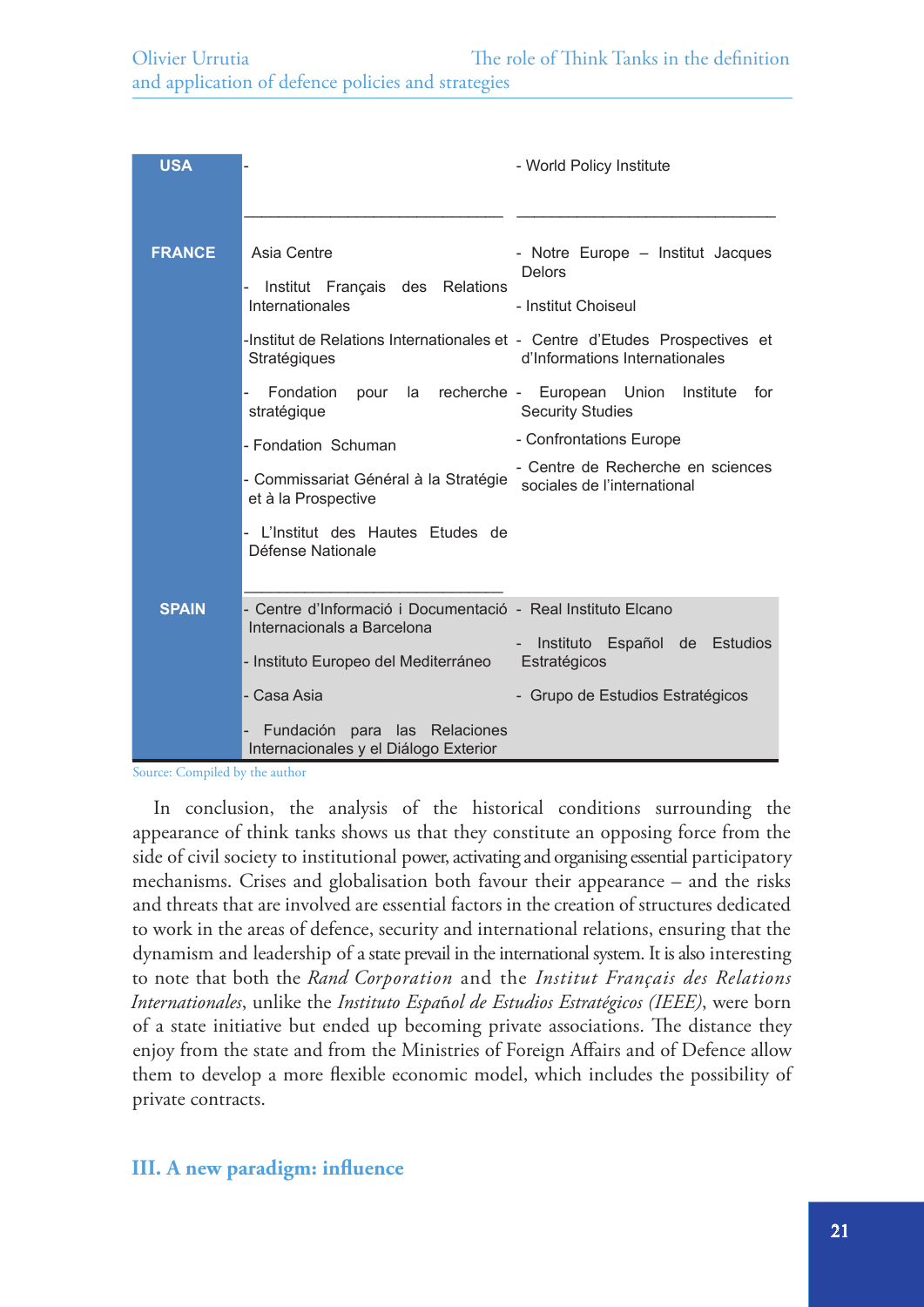As pointed out by Abelson,<sup>33</sup> think tanks develop their activities and exercise their influence either directly – through the *revolving door* mechanism and through connections with important political movers and shakers – or indirectly – through publications, meetings and seminars. Here, we should underline the fact that the process of bi-directional influence guarantees think tanks the opportunity to participate in decision making, to set priorities on the political agenda, and to contribute to the climate of opinion. It is worth pointing out at this juncture that American think tanks specialised in defence, security, and international relations have links to various government bodies – the Committee on Science, the Administrative Conference, the Consultative Council - with a wide variety of different prestigious players, both military and civilian (ex-politicians, professors, journalists, businessmen). Part of the success of think tanks, as well as the effectiveness of their influence strategies, comes from their internal construction.

The philosopher Auguste Comte said that "ideas govern and disrupt the world; that is to say that the entire social mechanism is built on opinions".<sup>34</sup> So, with conscious influence being an indirect and asymmetric strategy to gain the approval of the "other" through prestige and attractiveness based on image and reputation, think tanks, NGOs, lobbies or public relations firms (influential organisations) are familiar with this process. Standard resources for influence involve the use of signs and symbols (words, images) opposing violence. Think tanks turn to discursive techniques like rhetoric, propaganda, publicity, applied social psychology, public relations, public diplomacy and storytelling. It is within this framework that military influence brings together methods - other than just force and threats - that help an army achieve victory, by, for example, playing on public opinion. Demoralising the enemy, motivating its own troops, gaining the support of the people, and positively selling its cause at the international level.35

Propaganda, rhetoric, diplomacy and storytelling are weapons than can mean success or failure. The concept of *soft power*, a strategic tool of influence, is not an antonym of force but rather relies on it to validate its potential.

#### **The War of Ideas**

In 1993, the analyst James A. Phillips, from the *Heritage Foundation,* used the term "*war of ideas*" in a paper on the role and important activities of the *National Endowment for Democracy* in the ideological battle against communist regimes in China, Cuba,

<sup>33</sup> ABELSON, Donald, *Do Think Tanks Matter? Assessing the Impact of Public Policy Institutes*. Kingston and Montreal: McGill-Queen's University Press, 2002, p.88-122

<sup>34</sup> COMTE, Auguste, Cours de Philosophie Positive, 1830-1842

<sup>35</sup> HUYGHE, François-Bernard, *Société d'influence*, Think tanks, lobbies, NGOs,… 31 August 2012, [http://www.huyghe.fr/actu\\_303.htm](http://www.huyghe.fr/actu_303.htm) (viewed 15/01/2013)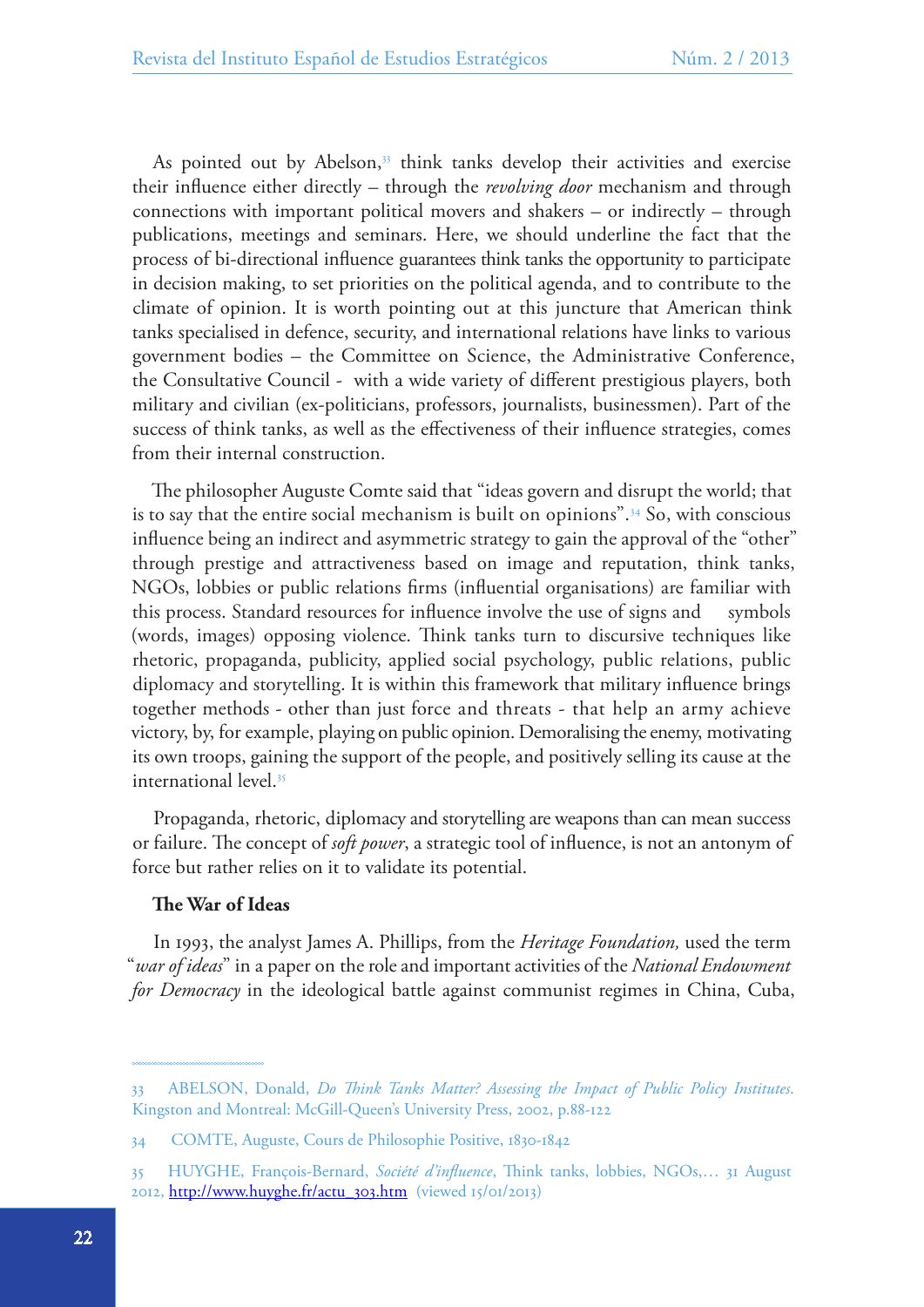North Korea and Vietnam. The scepticism as regards the power of think tanks in Spain and France makes the esteem that they are held in by high-ranking politicians in the United States even more remarkable:

"Heritage Foundation is without question the most far-reaching conservative organization in the country in the war of ideas, and one that has had a tremendous impact not just in Washington, but literally across the planet".<sup>36</sup>

Another relevant point is that the Speaker of the House of Representatives of the United States unmistakably took on the leadership of a think tank from his political camp in an official speech. In Spain, by contrast, the subject remains unknown or relegated to the background by political decision-makers.

In the war of ideas – allegory of physical confrontation -, think tanks are the intellectual army of a state, defending their ideological model – product of the framework of references composed of beliefs, values, culture and history. The information revolution has created an ever-increasingly connected world; a world in which the public perception of values and motivations of a state can create an environment, and activate or deactivate the search for international support for its policies. The more than 40 American think tanks working in the areas of defence, security, and international relations invade and occupy the intellectual and cognitive space, taking ownership of the marketplace of ideas.

The war of ideas describes a confrontation between opposing ideals, ideologies, representations and concepts. In this modern war, nations or interest groups turn to strategic influence to defend and promote their interests at national and international level. The military objective is to reach the hearts and minds of the citizens, while the weapons are the think tanks, television programmes, articles in the press, the internet, secret documents, radio transmissions and public diplomacy:<sup>37</sup>

"One resists the invasion of armies; one does not resist the invasion of ideas".<sup>38</sup>

*Soft power*<sup>39</sup> describes methods of influence developed by a state that opts for cultural and ideological methods of influence, leaving aside all recourse to violence. Credibility and legitimacy are indispensable for soft power to be effective. International institutions, NGOs, lobby groups and think tanks are both players and resources for its development and for the implementation of positive perceptions. Joseph Nye

<sup>36</sup> GRINGRICH, Newt, Speaker of the House, Speech from 15 November 1994

<sup>37</sup> ECHEVARRIA, Antulio Joseph, *Wars of Ideas and the War of Ideas*, SSI Monographs. Carlisle, United States: Strategic Studies Institute of the US Army War College (SSI). p. 63

<sup>38</sup> HUGO, Victor, *The History of a Crime*, New York: Mondial, 2005

<sup>39</sup> S. NYE, Joseph, *Bound to Lead: the changing nature of American power*, Basic Books, New Editons, 1991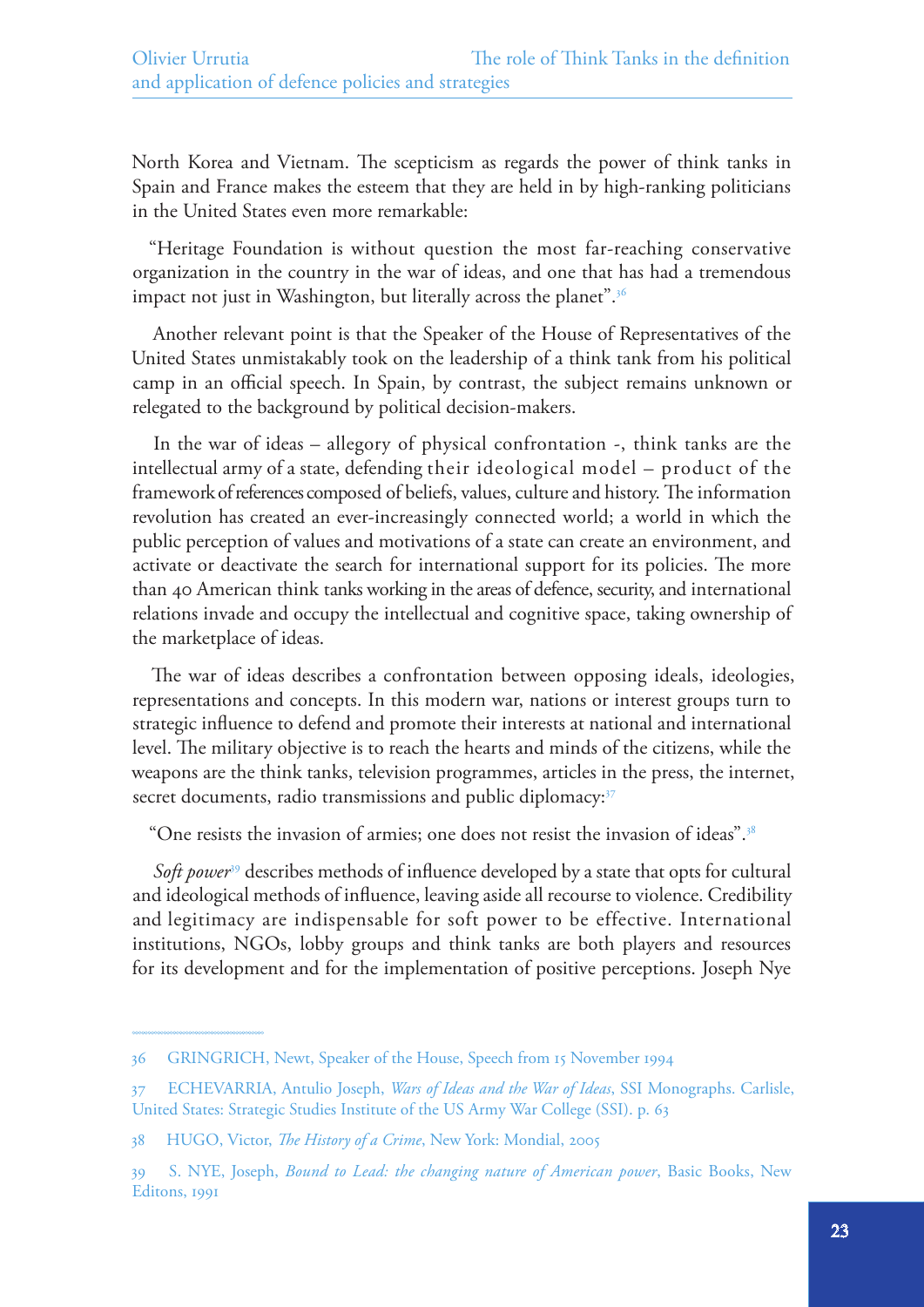defines three main types of resources that a state needs to affirm its leadership: military, economic and intangible resources.<sup>40</sup> As regards military resources, the United States has a marked advantage over its direct competitors – China and Russia. As for economic resources, the emerging countries of Brazil, Russia, India, China, and South Africa (BRICS) are becoming more and more competitive. Intangible resources like culture are the most generalised. Spain stands out thanks to its industry, language, food, culture, tourism, $41$  sport $42$  and schools. $43$  The result is the conversion of the enemy into a consumer and the creation of an affective dependency. *Soft power* has become part of the process of a renewed and global diplomatic exercise directed at the entire population and no longer simply at the elite.

Within this conceptual framework, think tanks are a soft power instrument and represent an alternative for a state to be able to develop its leadership at the international level. It has been proven that American, German and French think tanks have managed to export themselves beyond their national borders using *in situ* offices and teams. Unlike their German and American counterparts, French think tanks are only to be found in Brussels due to their limited financial capacities. However, the Spanish think tank culture lacks this strategic vision and pays the price for its lack of material resources when trying to share its vision and get its voice heard. Think tanks with a physical presence abroad act, through their experts, as intellectual embassies when defining standards – economic, cultural, political, legal – by integrating working groups into the bodies of supranational institutions. The phenomenon of the internationalisation of think tanks "*opens possibilities for international and global leadership and for the production of global thinking in order to find solutions to global problems, along with creating global "hubs" or capitals of thought".*44 The United States and its think tanks "occupy" Brussels, Ankara, Berlin, Paris, Bucharest, Warsaw, Tunis, Cambridge, London and Doha, running the global intellectual arena. The United States has a greater presence in Brussels than France or Spain does, demonstrating far more active intellectual diplomacy.

*Soft law*, the strategy for the code, involves influencing the adoption of norms,

<sup>40</sup> *Ibid.*

<sup>41</sup> See Marca España for all information: <http://marcaespana.es>

<sup>42</sup> See *La industria del deporte*, Geoeconomia, Instituto Choiseul, N°7

<sup>43</sup> See the 2010 Forbes global ranking of Business Schools. Spain has 4 of the top 10 schools: [http://](http://etudiant.aujourdhui.fr/etudiant/info/classement-des-mba-le-classement-mondial-selon-forbes.html) [etudiant.aujourdhui.fr/etudiant/info/classement-des-mba-le-classement-mondial-selon-forbes.html](http://etudiant.aujourdhui.fr/etudiant/info/classement-des-mba-le-classement-mondial-selon-forbes.html)

<sup>44</sup> MONTOBBIO, Manuel, *La geopolítica del pensamiento: los think tanks y política exterior*, Barcelona: Producción CIDOB Edicions, 01/2013, p.19-26, Available under: [http://www.realinstitutoel](http://www.realinstitutoelcano.org/wps/wcm/connect/94f9dc004e4455a6ac4abd1063f90368/DT2-013_Montobbio_Geopolitica_think-tanks_politica_exterior_Spain_Espa�a.pdf?MOD=AJPERES&CACHEID=94f9dc004e4455a6ac4abd1063f90368)[cano.org/wps/wcm/connect/94f9dc004e4455a6ac4abd1063f90368/DT2-013\\_Montobbio\\_Geopolitica\\_think](http://www.realinstitutoelcano.org/wps/wcm/connect/94f9dc004e4455a6ac4abd1063f90368/DT2-013_Montobbio_Geopolitica_think-tanks_politica_exterior_Spain_Espa�a.pdf?MOD=AJPERES&CACHEID=94f9dc004e4455a6ac4abd1063f90368)[tanks\\_politica\\_exterior\\_Spain\\_España.pdf?MOD=AJPERES&CACHEID=94f9dc004e4455a6ac4ab](http://www.realinstitutoelcano.org/wps/wcm/connect/94f9dc004e4455a6ac4abd1063f90368/DT2-013_Montobbio_Geopolitica_think-tanks_politica_exterior_Spain_Espa�a.pdf?MOD=AJPERES&CACHEID=94f9dc004e4455a6ac4abd1063f90368) [d1063f90368](http://www.realinstitutoelcano.org/wps/wcm/connect/94f9dc004e4455a6ac4abd1063f90368/DT2-013_Montobbio_Geopolitica_think-tanks_politica_exterior_Spain_Espa�a.pdf?MOD=AJPERES&CACHEID=94f9dc004e4455a6ac4abd1063f90368)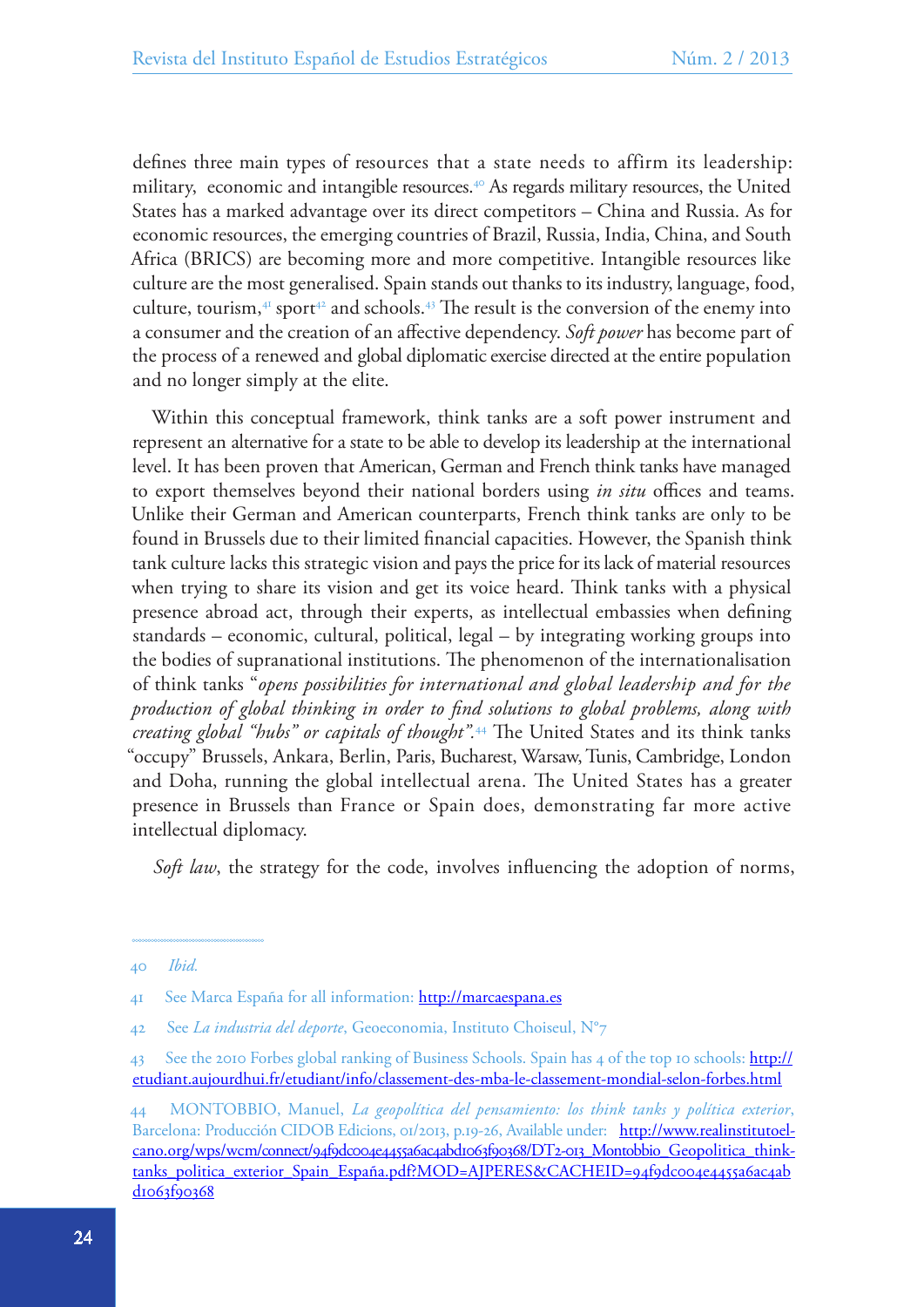processes and customs through the use of a language and vocabulary, a culture, a set of technical and legal standards etc. The framework of references includes culture, education, the system of values, beliefs, and experience. Whoever wins the war of ideas imposes his system on the defeated party – who then has to adapt to new game rules which aren't his own and which perhaps do not suit him. By way of example, we can quote the initiative of George Soros' *Open Society Foundations* which finances, with a very obvious proselytising objective, think tanks and NGOs that promote the liberal model of democracy in eastern European countries.

As a conclusion, the description by Federico Aznar Fernandez-Montesinos of the role of the media in times of war as an analogy for the actions of think tanks is, we feel, particularly relevant:

"It is worth pointing out that if the international community can legalise an armed intervention through the Security Council – a political and not a legal body – then it is public opinion that confers legitimacy, which is precisely the root of legality. The position that many countries on the continent took during the second Iraq war or during the Vietnam conflict is a good example on a global scale.

This is why they are called upon to be important players in conflicts, by influencing the emotional consciousness of millions of people. And in fact they can even tilt victory towards one of the parties because victory is very often – particularly in limited wars which seem to have returned in the 21st century – just a question of perception.

*And morals are based on trust, legitimacy and justice of the own cause – elements which must be protected within our own environment and achieved in the rival one. It is essential to protect one's own society to avoid the breakdown of hope".*<sup>45</sup>

## **A new paradigm: welfare vs. warfare**

In times of economic crisis, repercussions on the army are multiple, differing and complex: on the budget and related annual expenditure (military interventions, maintenance, infrastructure, pensions, resources, renewal of equipment), on society's perception of humanitarian or armed interventions, on knowledge from the side of the people as regards defence, economic interests or national firms carrying out economic intelligence activities, etc. It is thus essential for the military to have a global and precise strategic vision of the role that think tanks play and of the influence that they have on policy-making and on the acceptance (or not) of defence policies.

The recent political context has complicated the management of defence policies. The economic crisis that spawns major budget cuts; the new real-time media that details the agonies of war, causing a flood of pacifist movements since the 60s; as well

<sup>45</sup> AZNAR FERNANDEZ\_MONTESINOS, Federico, *Conflicto y opinion publica*, Instituto Español de Estudios Estratégicos, Opinion Paper 35/2013, 06/2013, p1-13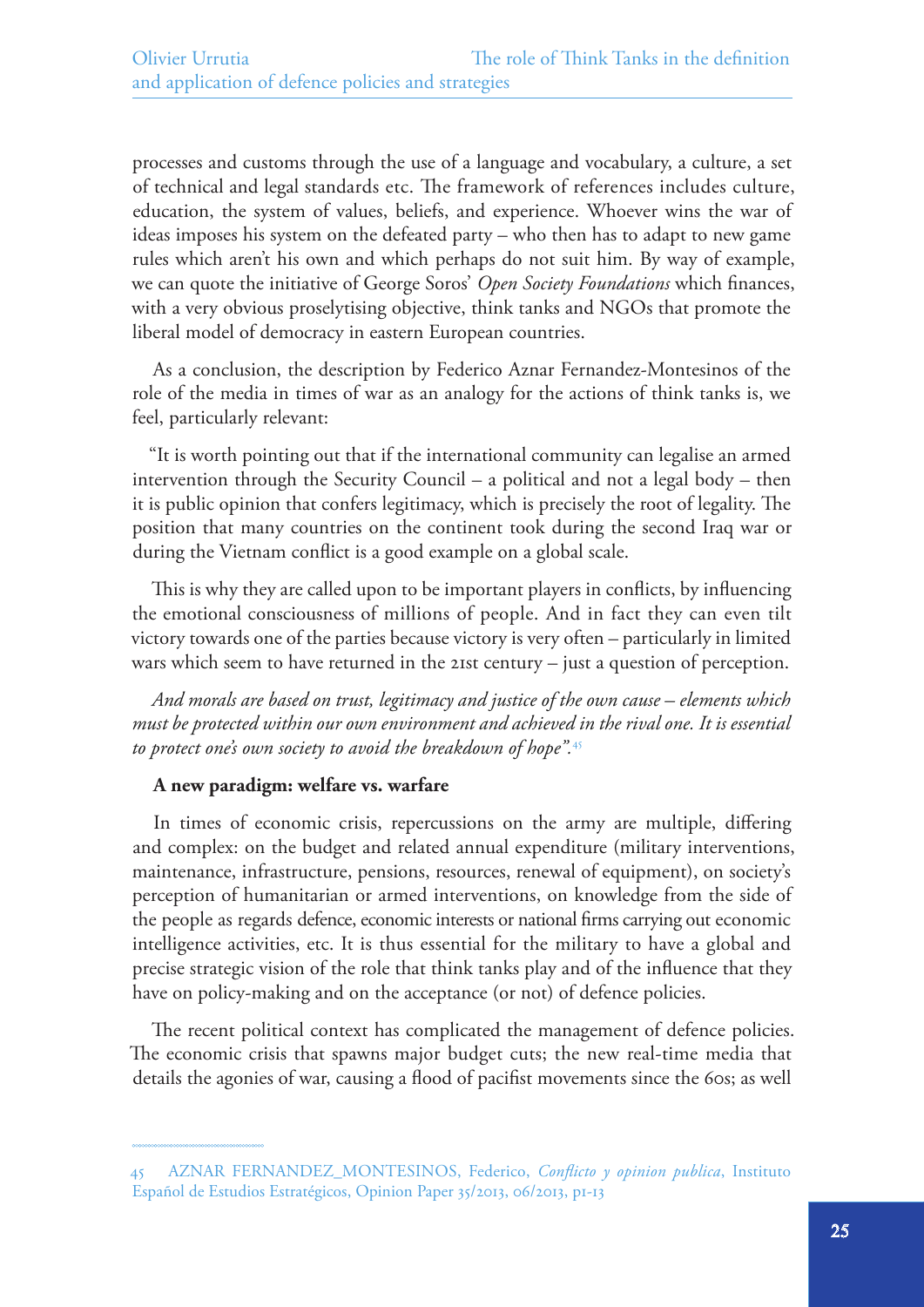as the worsening of counterinsurgency acts; all of these elements lead to a questioning of the traditional strategies of military intervention. We see, on the one hand, the situation in the United States and Spain where austerity policies lead to passionate debates on defence spending, rocking the boat in the arena of the drastic cuts that imply a redefinition of the concept of defence. In France, on the other hand, where the defence budget is maintained or increased, there is a serious debate centred on a strategic reform to decide which option to choose (NATO, EU or alone).

Let us analyse in broad terms the current situation in the United States in order to stress the relationship between think tanks and defence policy. Within the context of the intense debate between Republicans and Democrats on the annual federal budget, we can see that there has been a threat of cuts to the defence budget since 2011. The focus seems to be on the argument of *welfare versus warfare*. The main think tanks in the United States (*Brookings*, *Heritage*, *AEI*, *CFR)* defend an ambitious defence policy upon which economic and security policies depend.46 There is broad consensus among think tanks regarding the need to maintain or increase the defence budget. The risks related to cuts are considered to be: sending out a sign of weakness to hostile regimes, running the risk of losing the military technological advantage, authorising attacks on US strategic interests, and losing leadership at a global level. For *soft power*  and *soft law* to be effective, most experts are of the opinion that there must also be an existent *hard power*. For conservative and liberal think tanks alike, the roots of the *Pax Americana* are to be found in it being a military hyperpower.

The recent creation of the *Institute for the Study of War<sup>47</sup>* is the most direct example of the strategic potential of an *advocacy tank* in this case. The initiative was taken in response to the 2007 stagnation in the Iraq and Afghanistan wars. A group of companies from the military sector make up the core founders and donors of the *ISW*, which deploys an aggressive strategy reminiscent of the defunct *PNAC*:

- Direct links with political leaders thanks to the make-up of the board
- Storytelling practices, producing, for example, *the Surge: the untold story*, a feature documentary on the importance of increasing the dispatch of troops to Iraq
- Use of all possible communication techniques: rhetoric, slogans
- Conferences and events attended by high-ranking politicians and military leaders

<sup>46</sup> URRUTIA, *Olivier, Les think tanks américains face à la crise: Dette, Leadership et Défense*, L'Observatoire des think tanks, 7/10/2011

<sup>47</sup> T*he Institute for the Study of War* is a clone of the PNAC. For access to information on its founders & donors, details of its activities, and the budget of the think tank, see the *Institute for Policy Studies*' blog under: [http://rightweb.irc-online.org/profile/institute\\_for\\_the\\_study\\_of\\_war](http://rightweb.irc-online.org/profile/institute_for_the_study_of_war)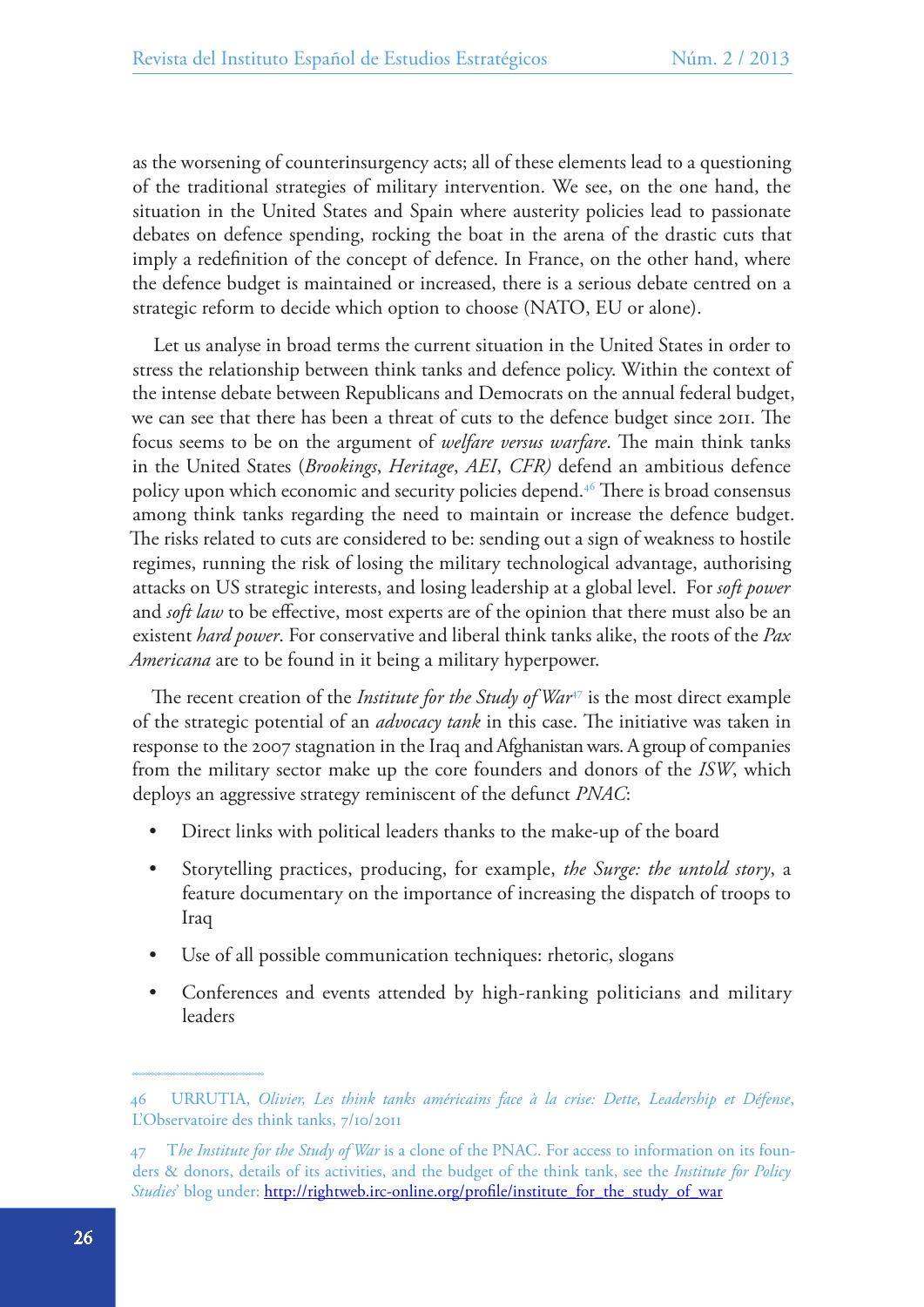## Agreements with the media

Defence and national security have always been subjects deeply rooted in American culture. The mobilisation of most of the progressive and conservative think tanks in favour of an ambitious defence policy highlights several points:

- The military-industrial complex; since the Second World War this has been one of the principal players in the subsidies given to think tanks, creating a favourable trend for their interests
- The consensus that exists among think tanks shows us that the subject of defence in the United States rises above party quarrels
- Think tanks show true independence from political parties, the government and the federal administration, contradicting the political manoeuvres of the two main parties which would imply giving up the *Pax Americana*

However, some think tanks like *Rand* envisage techniques, methods and cognitive processes which are more appropriate when dealing with the issue of expenditure or awareness among civil society. Or when *shaping* replaces *kinetic focus*.

## **Case Study: War and marketing strategy**

Moving away from any moral evaluation of the methods of influence designed by the *Rand Corporation* for the US Army, we think it could be interesting to describe the current trend towards a relationship between psychological concepts and techniques and new types of military intervention.

Hollywood has been mobilised to make war seem more attractive, and the US Army could copy the advertising methods, the image war, and the information used by the Madison Avenue publicity agencies. The *Rand Corporation* suggested that the Pentagon and the Ministry of Defence start thinking about logos, branding, marketing and a communication plan. The think tank has noted that anti-American sentiment has increased since 2001, and with it threats.<sup>48</sup> Its method of dealing with these threats is to make people understand – in their hearts and in their minds – just how fair and moral the US military interventions are, and in this way promote cohesion between civil society and the military – a fundamental task in order to address major challenges and obtain the necessary political and economic support.

The report entitled *Enlisting Madison Avenue. The Marketing Approach to Earning Popular Support in Theaters of Operations*49 theorises on the shaping of indigenous

<sup>48</sup> HUYGHE, François-Bernard, *Plans de guerre et stratégies marketing*, 22/08/2007, Blog, [http://](http://www.huyghe.fr/actu_451.htm) [www.huyghe.fr/actu\\_451.htm,](http://www.huyghe.fr/actu_451.htm) (viewed 15/01/2013)

<sup>49</sup> HELMUS, Todd C., PAUL, Christopher, GLENN, Russell W., *Enlisting Madison Avenue. The Marketing Approach to Earning Popular Support in Theaters of Operations*, Rand Coporation, 2007,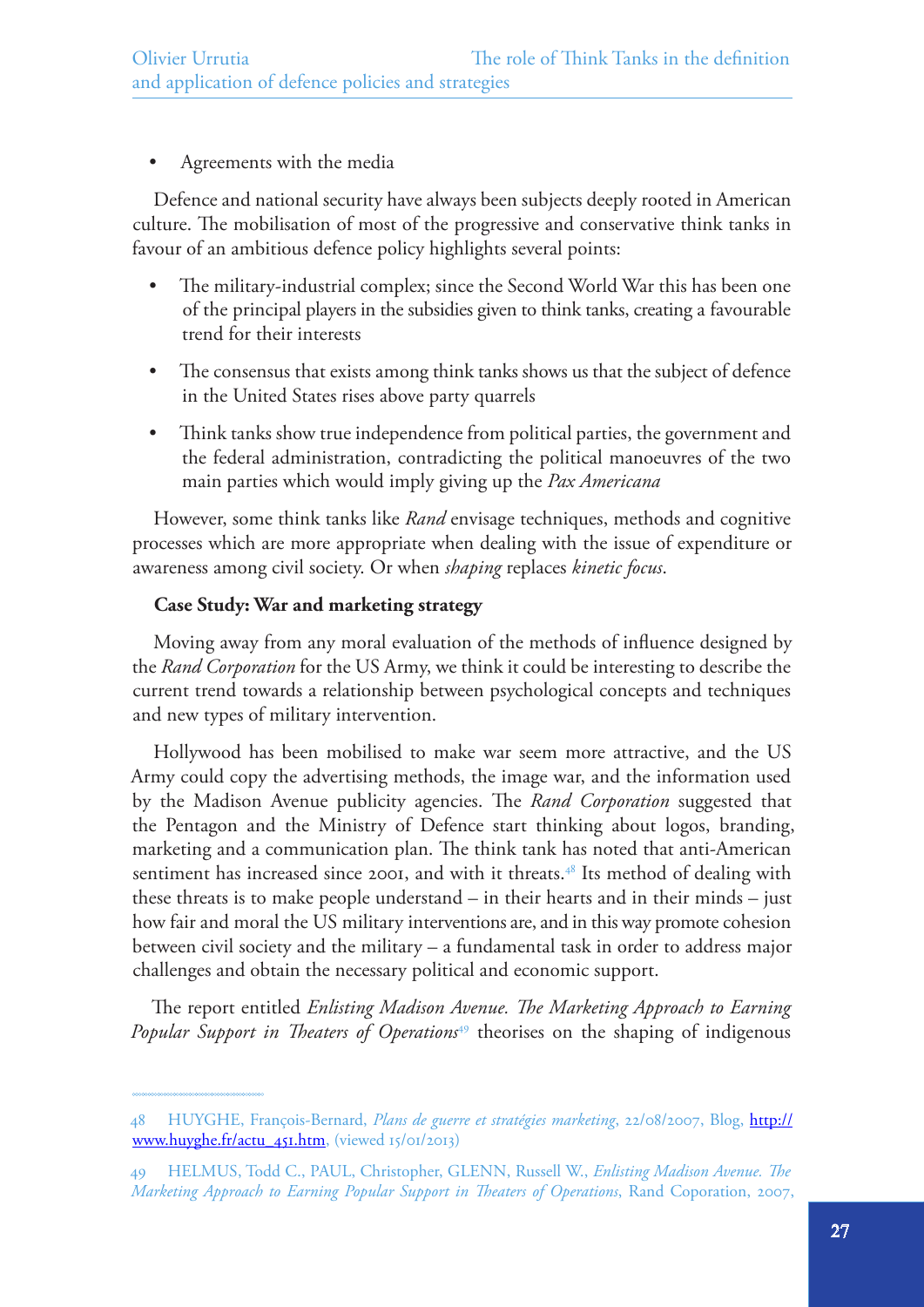audiences, synchronising word and action until the necessary persuasive communication is achieved. Shaping is implemented through forming, convincing, controlling and establishing norms. The notion of *shaping* is a central topic in American geopolitics – part of strategic intelligence and military strategy, with think tanks promoting this type of activity:

"Modern propaganda describes a coherent and long-term effort to provoke or reorient events in order to influence the way in which a people relates to a company, an idea or a group".<sup>50</sup>

*Rand* doesn't limit itself to mere theorising, but rather offers specific data and "solutions" that can be applied to the army: create a publicity strategy through the rebuilding of a nation, show strategic influence via public diplomacy, and develop civilian social services. Basically anything that is not military force. The aim is to see the cause of war as a consumer product and the citizens as clients who need to be seduced. In this way, marketing strategies and techniques that companies use to sell their products could be used by the US military to link in field operations with the overall objective of shaping. The report offers a multitude of business models that could be used by the military, in keeping with the three main pillars of marketing:

- a) Manage expectations
- b) Know the client
- c) Have after-sales service

The USA uses influence as a technique in a global strategy: converting the enemy into a sympathiser or into a partner. Influence as a tool for awareness-raising global and social communication could be defined as propaganda. H.D. Lasswell, in his renowned work *Propaganda Technique in the World War*, 51 develops the idea of the process of scientific propaganda, which he defines as the *government management of opinion*. For Lasswell, the psychological war is a pre-condition and a complementary condition to the economic or military war. He considers Wilsonian theory as being a forerunner; a theory that states that rejection of military war in modern societies lies at such a level as to invalidate peoples' possibilities of recourse to force – thus making persuasion the key element.

The incorporation of strategic communication for influence by the US Army into its armed conflicts started off as an experimental tactic during the first Iraq war (1991) when the agency *Hill & Knowlton* worked together with the federal government. The idea was to complement the use of physical force with an ideological war, using the

p.53-123

<sup>50</sup> BERNAYS, Edward, *Propaganda*, Paris, la Découverte, Zones, 2007, P.43

<sup>51</sup> LASSWELL, Harold.D., *Propaganda Technique in the World War*, the MIT Press, 1971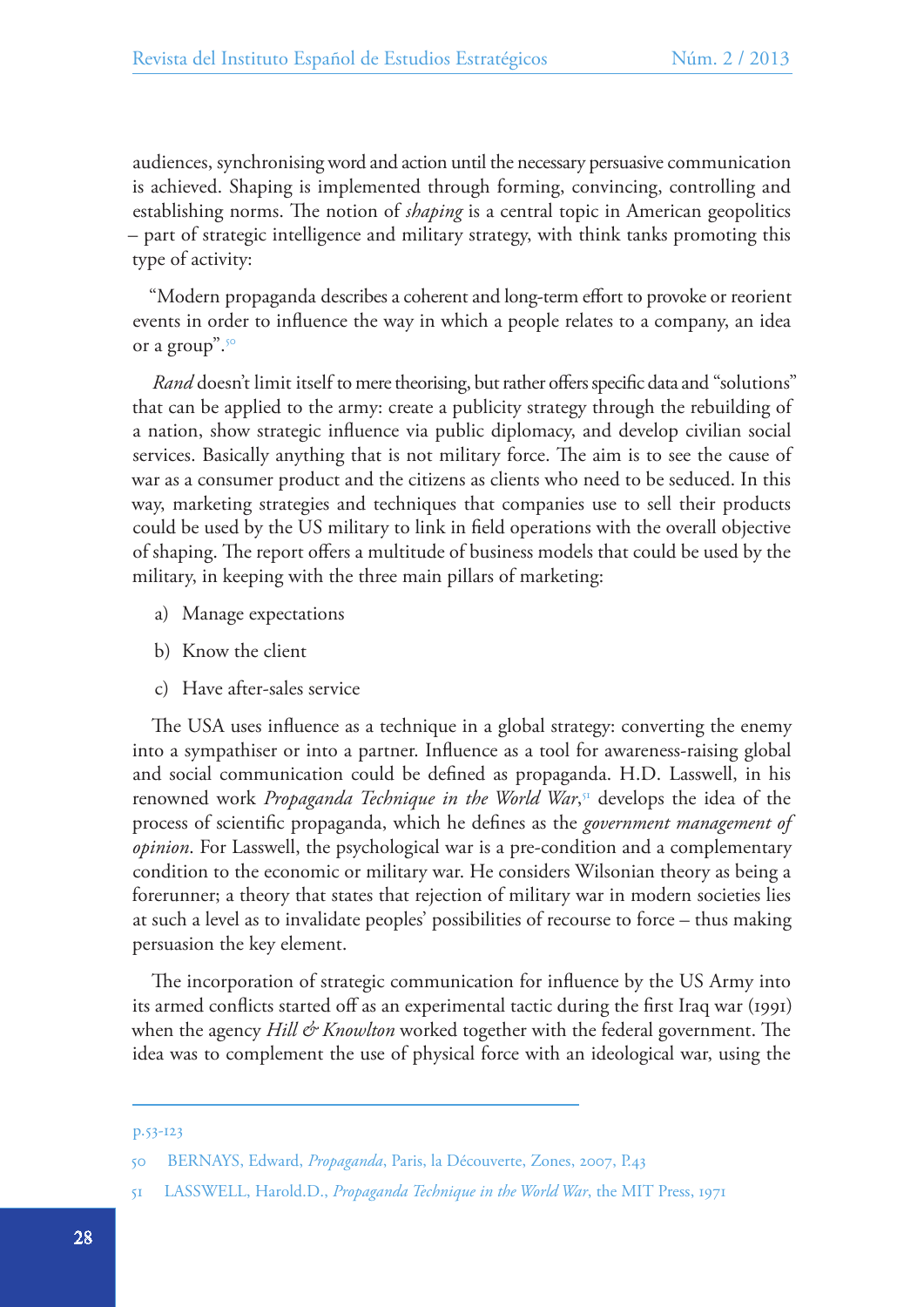methods of public relations and publicities agencies, in order to influence the local populations. The objective set out for the US and its armed forces was to adapt to a new context: an increase in counter-insurgency actions against the deployed troops, more appropriate management both of the image and of the perception that soldiers and local populations have of military operations, saving lives, budgetary control, and international political pressure from the side of partner states and enemies.

"Fighting and winning in battle is not a sign of excellence; rather, breaking the resistance of the enemy without having to fight is excellence".<sup>52</sup>

Propaganda is a global range of means of communication that do not resort to the use of force, and that modify the opinion, the behaviour and the emotions of any social group with the aim of directly or indirectly benefiting the instigator of said propaganda. The strategic use of signs and symbols serves to transmit a message. The similarities between propagandists and advertisers have been clearly defined by E. Bernays in his work *Propaganda*. In the context of the economic crisis and the ideological debate on defence spending policy in the United States, *Rand Corporation*, as historical expert in the area of defence and security and located in Santa Monica (California) close to Palo Alto University – a university that has developed many different methods of psychology, psycho-sociology, communication and information sciences – propounds the implementation and use of communication processes for propaganda. Propaganda used as a weapon to prevent and resolve conflicts, with think tanks as players who conceptualise and employ this weapon, is the current paradigm à la mode in the United States.

# **CONCLUSION**

The symbiotic relationship that exists between think tanks and defence is based on the origin itself of these structures. The history, designation, semantics, organisation, objectives, strategies, usefulness, and field of action of think tanks align them with the broad concept of defence. Think tanks are a weapon in the war of ideas, as well as in modern classic wars, by facilitating reflection and competencies; they also encourage technological innovation and strategies, and are essential players when generating support or rejection for an intervention. Just as an army assures the physical defence of a state, a think tank defends the essence of it.

By observing the phenomenon of the combination of think tank and defence in the United States, it is clear to see that, just as civil society organises to influence the direction of its own destiny during periods of crisis and change, the military-industrial

<sup>52</sup> TZU, Sun, *L'Art de la guerre*, Paris: Flammarion, 1999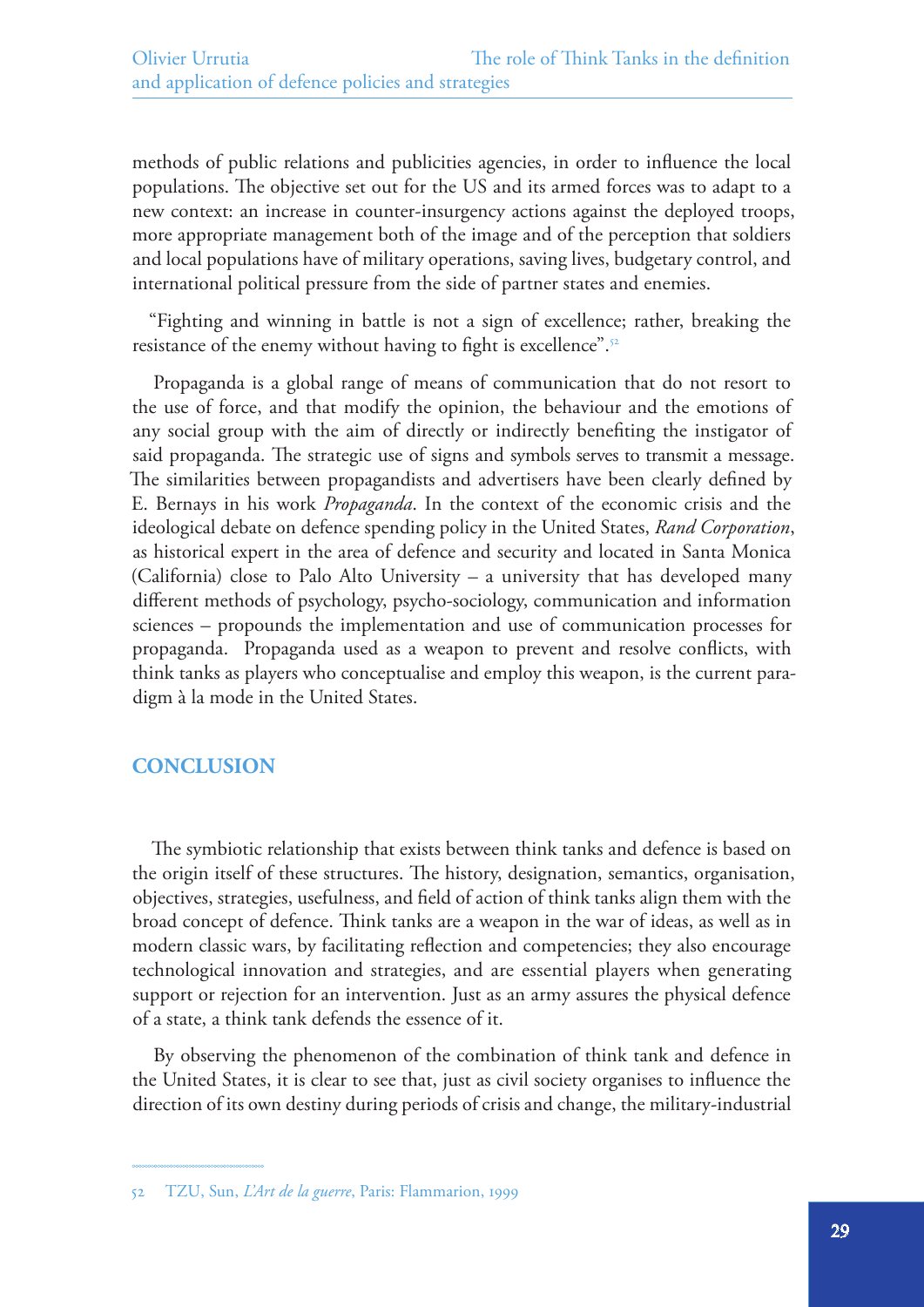complex is equipped with its own tool to defend its interests in the war of ideas. War is won not only in the field, but also in the minds of people, and that is why it is necessary to have a broad and varied arsenal. A large part of the success of the war of ideas and the war for knowledge depends on state initiatives like the *IEEE* (Spain), the *Strategic Studies Institute* (USA) and the *Institut des Hautes Etudes de Défense Nationales* (France) combined with civil society initiatives like the *IFRI* (France), the *GEES* (Spain) and the *Center for Strategic and International Studies* (USA).

And hence it is clear that intellectual diplomacy can be considered to be a manifestation of national power, as it shows the foreign public all aspects of the culture, including wealth, scientific and technological advances, economic competitiveness (from sport through to industry), military power, and the general trust of the nation. The perception of power clearly has important implications for the ability of a country to guarantee its security. Also because intellectual diplomacy includes political and ideological arguments, and uses the language of persuasion and defence – which could be used as an instrument for the political war and could be useful in achieving the traditional goals of war. Ideas, beliefs, emotions all have an influence in world views, adapting reality to own interests – meaning that think tanks, as producers of ideas and formulae, are an effective tool in the war of ideas.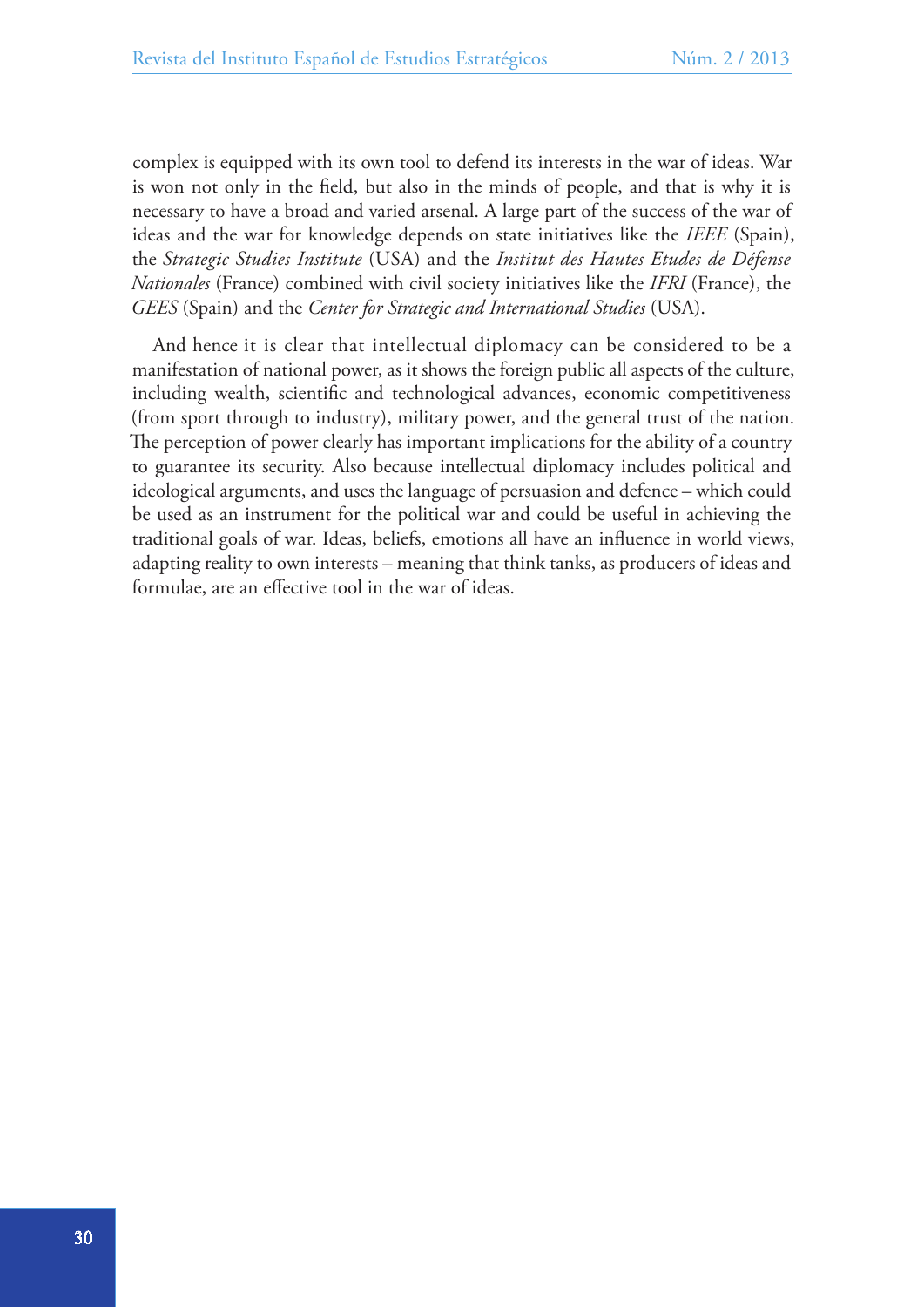# **Bibliography**

- AZNAR FERNANDEZ-MONTESINOS, Federico, *Conflicto y opini*ó*n p*ú*blica*, Instituto Español de Estudios Estratégicos, n°35/2013, 06/2013, p.1-13
- ABELSON, Donald, *Do Think Tanks Matter? Assessing the Impact of Public Policy Institutes.* Kingston and Montreal: McGill-Queen's University Press, 2002, p.17-47
- ABELSON, Donald, *Do Think Tanks Matter? Assessing the Impact of Public Policy Institutes.* Kingston and Montreal: McGill-Queen's University Press, 2002, p.88- 122
- ABELSON, Donald, *A Capitol Idea: Think Tanks and US Foreign Policy*, McGill-Queen's University Press, 2006
- BERNAYS, Edward, *Propaganda*, Paris, la Découverte, Zones, 2007, p.43
- CASTELLS, Manuel, *La galaxie Internet*, Paris: Fayard, 2002
- COMTE, Auguste, *Cours de Philosophie Positive*, 1830-1842
- DONNELLY, Thomas, KAGAN, Donald, SCHMITT, Gary, *Rebuilding America's Defenses, Strategy, Forces and Resources for a New Century*, Washington: PNAC, 09/2000
- ECHEVARRIA, Antulio Joseph, *Wars of Ideas and the War of Ideas*, SSI Monographs. Carlisle, United States: Strategic Studies Institute of the US Army War College (SSI). p. 63
- GRINGRICH, Newt, Speaker of the House, Speech from the 15 November 1994
- HELMUS, Todd C., PAUL, Christopher, GLENN, Russell W., *Enlisting Madison Avenue. The marketing Approach to Earning Popular Support in Theaters of Operations*, Rand Corporation, 2007, p.53-123, available under: [http://www.rand.org/con](http://www.rand.org/content/dam/rand/pubs/monographs/2007/RAND_MG607.pdf)[tent/dam/rand/pubs/monographs/2007/RAND\\_MG607.pdf](http://www.rand.org/content/dam/rand/pubs/monographs/2007/RAND_MG607.pdf)
- HUGO, Victor, *The History of a Crime*, New York: Mondial, 2005
- HUYGHE, François-Bernard, *Société d'influence*, Think tanks, lobbies, ONG,… 31/08/2012, [http://www.huyghe.fr/actu\\_303.htm](http://www.huyghe.fr/actu_303.htm) (viewed 15/01/2013)
- HUYGHE, François-Bernard, *Plans de guerre et stratégies marketing*, 22/08/2007, Blog, [http://www.huyghe.fr/actu\\_451.htm,](http://www.huyghe.fr/actu_451.htm) (viewed 15/01/2013)

LASSWELL, Harold.D., *Propaganda Technique in the World War*, the MIT Press, 1971

LINDEN, Patricia, *Powerhouses of Policy*, Town and Country, January 1987, p.99-179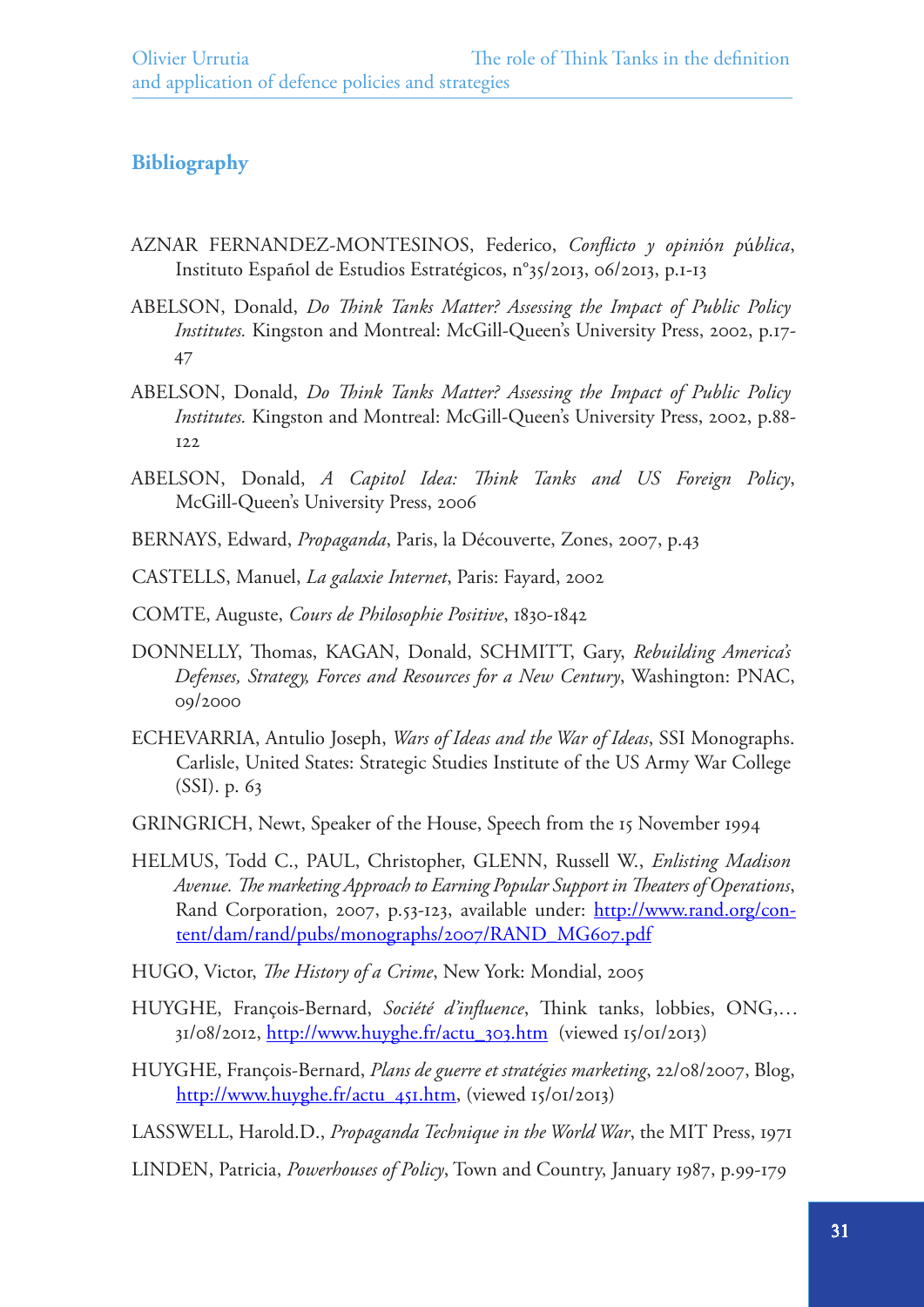- S. NYE, Joseph, *Bound to Lead: the changing nature of American power*, Basic Books, New Editons, 1991
- McGann, James G. and R. Kent Weaver, eds. *Think Tanks and Civil Societies: Catalysts for Ideas and Action.* New Brunswick, New Jersey: Transaction Publishers, 2000.
- MCGANN, James, Global Go to Think Tank, 2012: [http://repository.upenn.edu/cgi/](http://repository.upenn.edu/cgi/viewcontent.cgi?article=1006&context=think_tanks) [viewcontent.cgi?article=1006&context=think\\_tanks](http://repository.upenn.edu/cgi/viewcontent.cgi?article=1006&context=think_tanks)
- MEDVETZ, Thomas. *Think tanks in America*, Chicago and London: The University of Chicago Press, 2012, 45-47
- MEDVETZ, Thomas, *Think tanks in America*, Chicago and London: The University of Chicago Press, 2012, p.70-75
- MEDVETZ, Thomas, Terra Obscura: Vers une Théorie des *Think Tanks* Américains, in Yann Bérard, Renaud Crespin, *Aux Frontières de L'expertise*: *Dialogues entre Savoirs et Pouvoirs*, Rennes, Presses Universitaires de Rennes, 2010, Chapter 11, p. 157. Also available under: [http://sociology.ucsd.edu/faculty/bio/documents/](http://sociology.ucsd.edu/faculty/bio/documents/Medvetz.10.Terra.pdf) [Medvetz.10.Terra.pdf](http://sociology.ucsd.edu/faculty/bio/documents/Medvetz.10.Terra.pdf) p. 8
- MONTOBBIO, Manuel, *La geopolítica del pensamiento: los think tanks y política exterior*, Barcelona: Producción CIDOB Edicions, 01/2013, p.19 26, available under: [http://www.realinstitutoelcano.org/wps/wcm/](http://www.realinstitutoelcano.org/wps/wcm/connect/94f9dc004e4455a6ac4abd1063f90368/DT2-013_Montobbio_Geopolitica_think-tanks_politica_exterior_Spain_Espa�a.pdf?MOD=AJPERES&CACHEID=94f9dc004e4455a6ac4abd1063f90368) [connect/94f9dc004e4455a6ac4abd1063f90368/DT2-013\\_Montobbio\\_Geopo](http://www.realinstitutoelcano.org/wps/wcm/connect/94f9dc004e4455a6ac4abd1063f90368/DT2-013_Montobbio_Geopolitica_think-tanks_politica_exterior_Spain_Espa�a.pdf?MOD=AJPERES&CACHEID=94f9dc004e4455a6ac4abd1063f90368)[litica\\_think-tanks\\_politica\\_exterior\\_Spain\\_España.pdf?MOD=AJPERES&-](http://www.realinstitutoelcano.org/wps/wcm/connect/94f9dc004e4455a6ac4abd1063f90368/DT2-013_Montobbio_Geopolitica_think-tanks_politica_exterior_Spain_Espa�a.pdf?MOD=AJPERES&CACHEID=94f9dc004e4455a6ac4abd1063f90368) [CACHEID=94f9dc004e4455a6ac4abd1063f90368](http://www.realinstitutoelcano.org/wps/wcm/connect/94f9dc004e4455a6ac4abd1063f90368/DT2-013_Montobbio_Geopolitica_think-tanks_politica_exterior_Spain_Espa�a.pdf?MOD=AJPERES&CACHEID=94f9dc004e4455a6ac4abd1063f90368)
- PONSA, Francesc y XIFRA, Jordi, *El marketing de las ideas: Los "think tanks" en España y en el mundo,* Barcelona: Niberta, 2009, p. 25-34
- PONSA, Francesc, *Los embriones de think tanks en España*, l'Observatoire des Think Tanks, 29/07/2012, <u>http://www.oftt.eu/thematiques/europe/article/los-embri-</u> [ones-de-los-think-tanks-en-espana](http://www.oftt.eu/thematiques/europe/article/los-embriones-de-los-think-tanks-en-espana)
- DE SAUSSURE, Ferdinand, *Cours de linguistique Générale*, Wiesbaden, Harrassowitz, 2, 1968, p. 272
- SENGE, Peter, *The Fifth Discipline: The Art & Practice of The Learning Organization,*  N. York [etc.]. Random House, 2006.
- SERRA DEL PINO Jordi, "*Inteligencia proactiva", Inteligencia y seguridad: revista de análisis y prospectiva*, 10, 2011, p. 55-74
- A. SMITH, James, *Idea Brokers: Think Tanks And The Rise Of The New Policy Elite*, New York: Free Press, 1991
- TZU, Sun, *l'Art de la guerre*, Paris: Flammarion, 1999